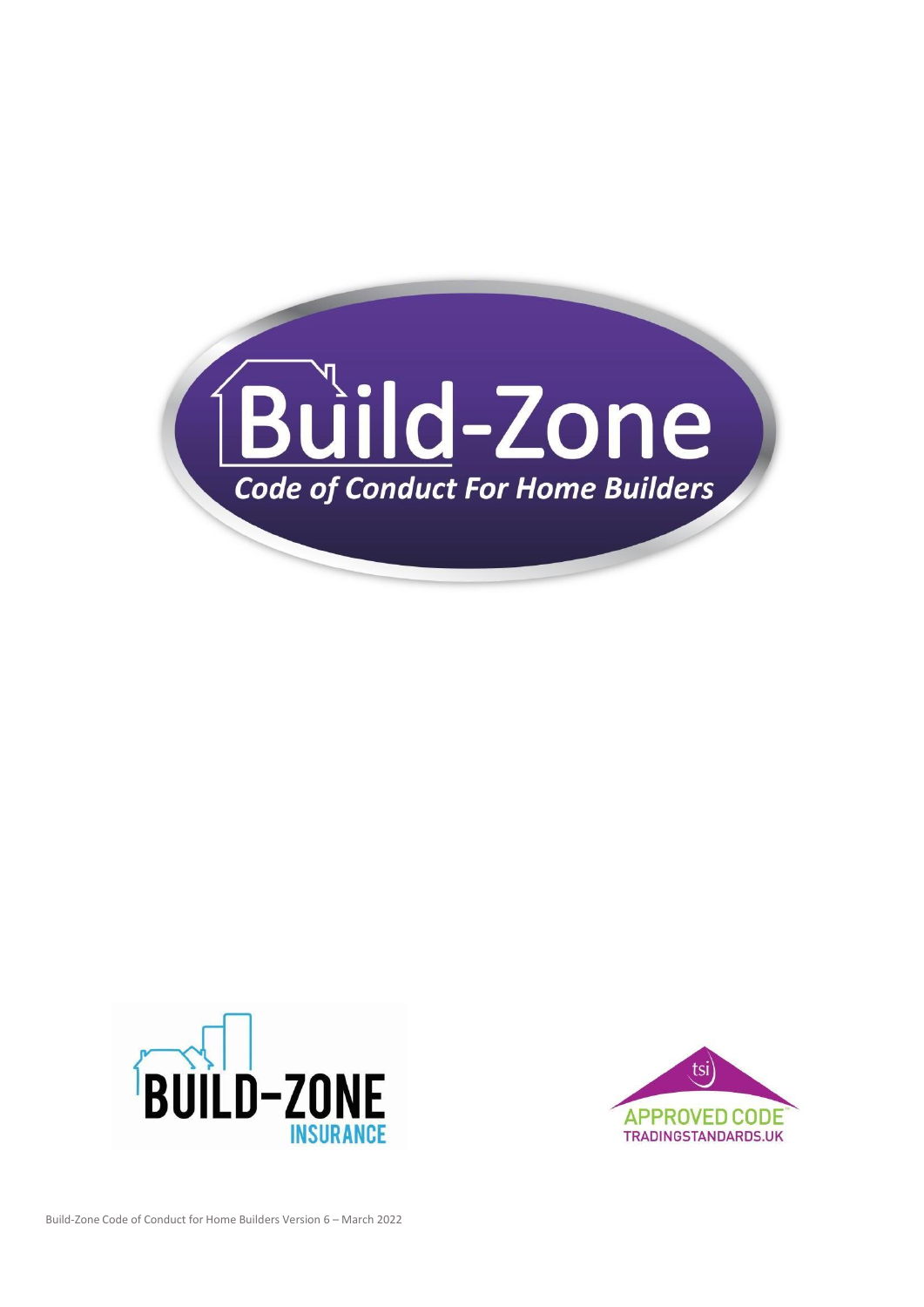# **Build-Zone – Code of Conduct for Home Builders**

| <b>Pages</b><br><b>Contents</b> |                             |                                                   |    |  |
|---------------------------------|-----------------------------|---------------------------------------------------|----|--|
|                                 | 1. Introduction             |                                                   | 2  |  |
|                                 | 2. Definitions              |                                                   |    |  |
| 3.                              | Scope of the Code           |                                                   |    |  |
| 4.                              | Monitoring the Code<br>8    |                                                   |    |  |
|                                 | 5. Code Requirements        |                                                   |    |  |
|                                 | 5.1                         | Adopting the Code                                 | 9  |  |
|                                 | 5.2                         | Access to the Code                                | 9  |  |
|                                 | 5.3                         | <b>Customer Service</b>                           | 9  |  |
|                                 | 5.4                         | <b>Vulnerable Consumers</b>                       | 10 |  |
|                                 | 5.5                         | Advertising the New Home                          | 10 |  |
|                                 | 5.6                         | New Home Warranty                                 | 11 |  |
|                                 | 5.7                         | Health & Safety                                   | 11 |  |
|                                 | 5.8                         | <b>Pre-Contract Information</b>                   | 12 |  |
|                                 | 5.9                         | <b>Reservation Agreements</b>                     | 13 |  |
|                                 | 5.10                        | Contract Exchange                                 | 13 |  |
|                                 | 5.11                        | Sale Completion                                   | 15 |  |
|                                 | 5.12                        | New Home Guide                                    | 16 |  |
|                                 |                             | 5.13 Contacting the Home Builder                  | 16 |  |
|                                 | 5.14                        | <b>Complaints &amp; Disputes</b>                  | 16 |  |
|                                 | 5.15                        | <b>Professional Advisors</b>                      | 17 |  |
|                                 | 5.16                        | <b>Build-Zone Mediation</b>                       | 17 |  |
|                                 | 5.17                        | Build-Zone Alternative Dispute Resolution Service | 18 |  |
|                                 | 5.18                        | <b>Disciplinary &amp; Sanctions</b>               | 19 |  |
|                                 | 6. Useful Information<br>21 |                                                   |    |  |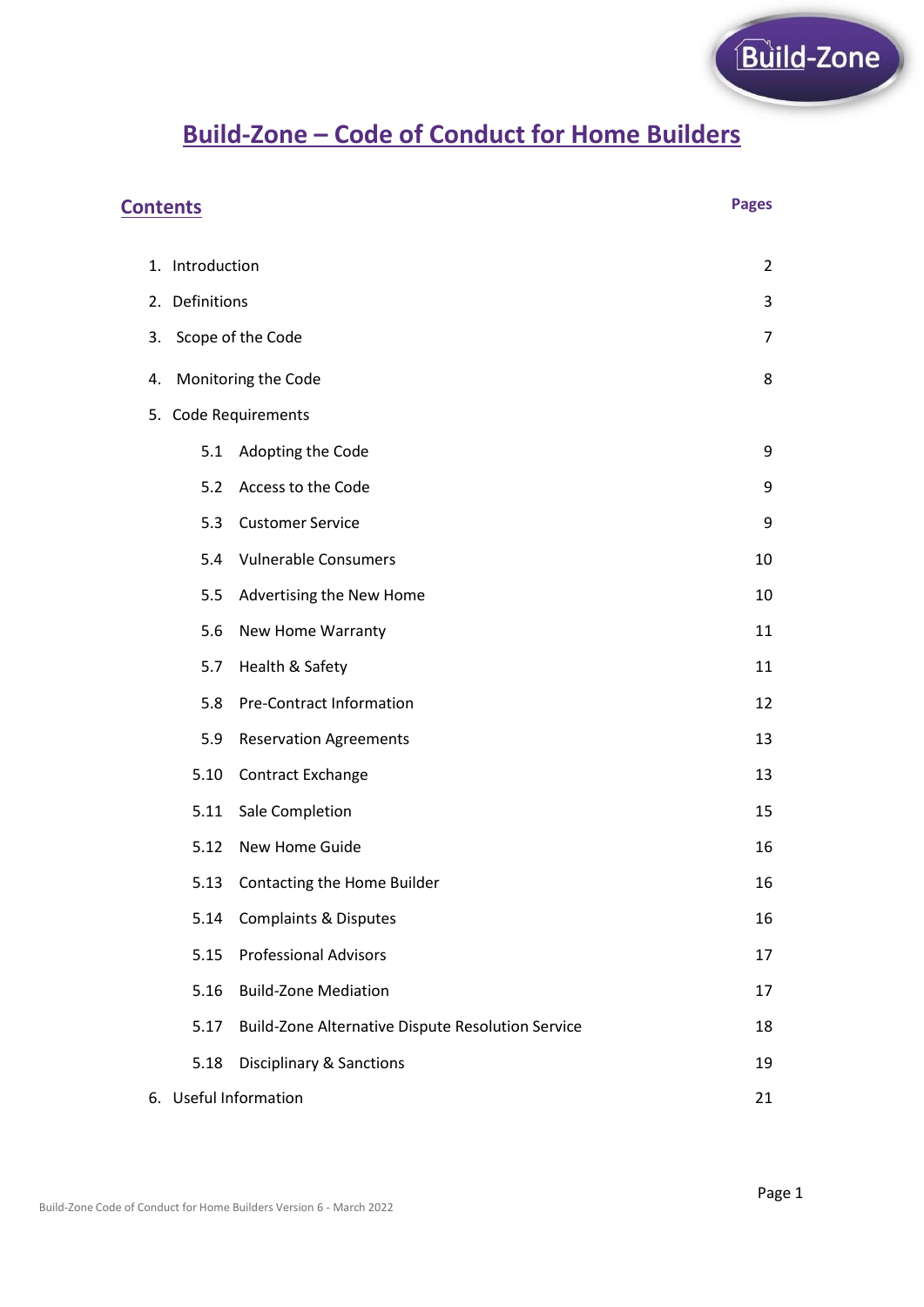

# **1. Introduction**

The **Build-Zone Code of Conduct for Home Builders** [the "**Code**"] is applicable to all **New Homes** registered for a **Build-Zone New Home Warranty** on or after 1 st June 2016.

The **Code** has been established to ensure that **Home Builders** comply with standards of bestpractice when providing services to **Home Buyers** before, during and after the construction and sale of a **New Home**.

The purpose of the **Code** is to ensure that **Home Buyers**:

- are treated in a fair and transparent manner when purchasing **New Homes** from **Home Builders**
- know what level of service to expect from the **Home Builder** and their **Agent**
- are given clear and honest information by the **Home Builder** regarding the **New Home**
- are able to contact the **Home Builder** in the event of any issues arising with the **New Home**
- are given details of how to access speedy, low-cost **Dispute** resolution services.

All **Build-Zone** registered **Home Builders** must agree to comply with the **Code**, and to be subject to disciplinary and sanctions procedures if they are found to be in breach of the requirements of the **Code**.

In the event of a **Dispute** or **Complaint** by the **Home Buyer** regarding the **Home Builder's** failure to comply with the **Code** requirements, a **Mediation** Process can be facilitated by **Build-Zone**. An independent **Alternative Dispute Resolution Service**, binding on both parties, is available if **Mediation** fails to resolve the **Home Buyer's Complaint** or **Dispute**.

The **Code** is not intended to enforce the rights of a **Home Buyer** in matters relating to the **New Home Warranty**. If a complaint or claim relates to the **Warranty** cover, the **Home Buyer** should refer to the Claims of Complaints procedures in the **New Home Warranty** Policy Wording.

#### **Contacting the Code Sponsor**

In the event of any query relating to the **Code**, the **Code Sponsor** can be contacted in the following ways:

By post:

The Code Sponsor Sennocke International Insurance Services Ltd 6 Pembroke Road Sevenoaks Kent TN13 1XR

By phone: 01732 742102

By email: [Info@sennocke.co.uk](mailto:Info@sennocke.co.uk)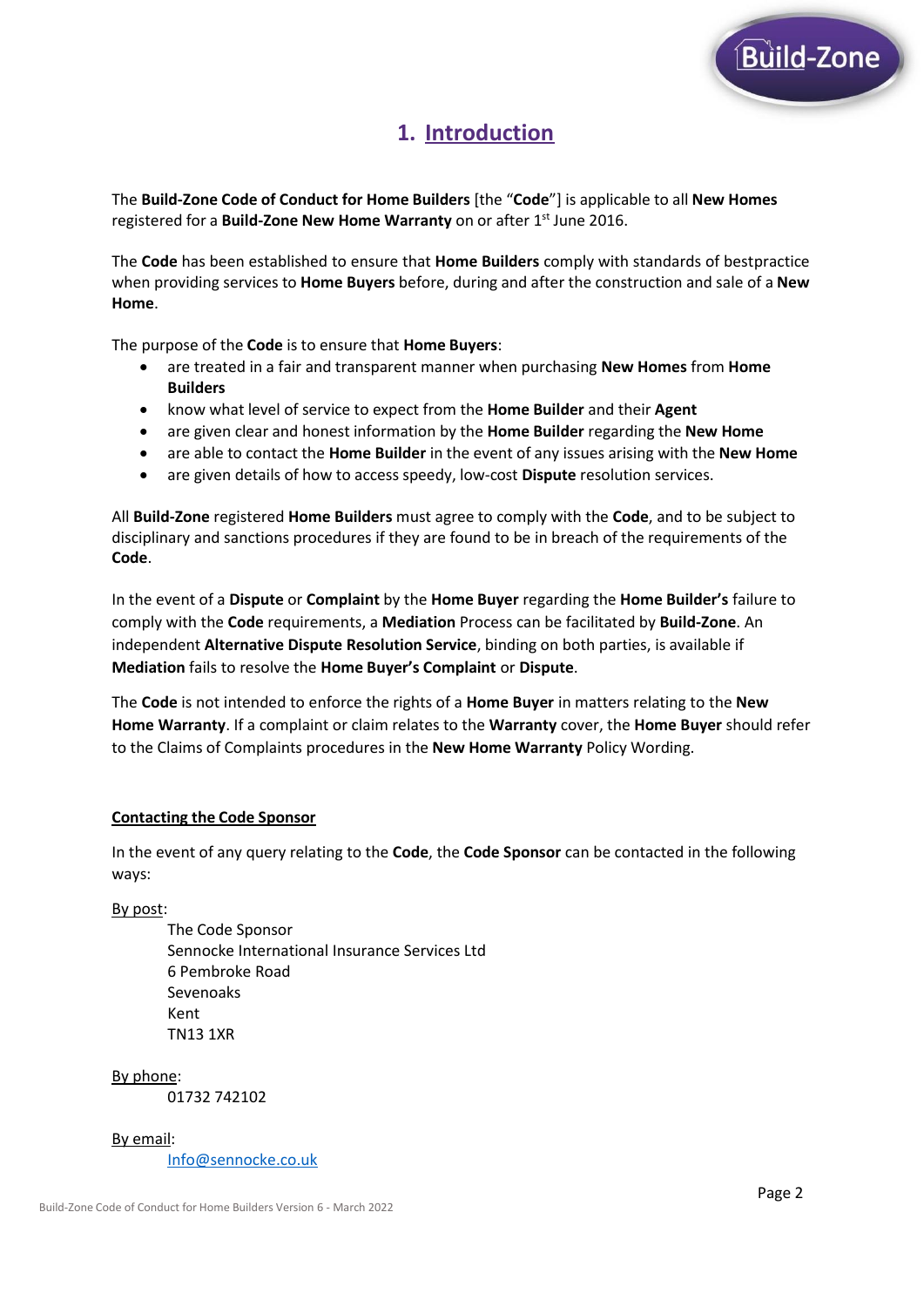

# **2. Definitions**

| Agent                                                   | A person or company used by the Home Builder to deal with any matter<br>relating to the New Home on their behalf.                                                                                                                                                                                                                                                                                                                                                                                          |
|---------------------------------------------------------|------------------------------------------------------------------------------------------------------------------------------------------------------------------------------------------------------------------------------------------------------------------------------------------------------------------------------------------------------------------------------------------------------------------------------------------------------------------------------------------------------------|
| <b>Alternative Dispute</b><br><b>Resolution Service</b> | An adjudication service facilitated by an Independent Third Party subject to<br>costs and award limits, where the decision is binding on both parties.                                                                                                                                                                                                                                                                                                                                                     |
| <b>Build-Zone</b>                                       | See Scheme Administrator.                                                                                                                                                                                                                                                                                                                                                                                                                                                                                  |
| <b>Building Regulations</b>                             | The Building Regulations are statutory instruments in the United Kingdom<br>that seek to ensure that the requirements set out in the relevant legislation<br>are carried out. The New Home constructed by the Home Builder must<br>obtain Building Regulations approval prior to the issue of a Certificate of<br>Insurance confirming post-Completion cover for the New Home Warranty.<br>For the purpose of this definition, Building Regulations is deemed to include<br>Building Standards (Scotland). |
|                                                         | Certificate of Approval The certificate or statement of satisfaction issued by Build-Zone Survey<br>Services Ltd to the Scheme Administrator on or following satisfactory<br><b>Completion of each New Home.</b>                                                                                                                                                                                                                                                                                           |
|                                                         | Certificate of Insurance The Certificate issued by the Scheme Administrator to the Home Buyer<br>confirming Warranty cover for the New Home following issue of the<br><b>Certificate of Approval.</b>                                                                                                                                                                                                                                                                                                      |
|                                                         |                                                                                                                                                                                                                                                                                                                                                                                                                                                                                                            |
| Code                                                    | See Code of Conduct.                                                                                                                                                                                                                                                                                                                                                                                                                                                                                       |
| <b>Code of Conduct</b>                                  | The Code herein described which establishes a number of requirements and<br>expectations of the Home Builder to act in a fit and proper manner when<br>constructing, marketing, selling and maintaining a New Home which is<br>subject to a Contract between the Home Builder and Home Buyer.                                                                                                                                                                                                              |
| <b>Code Sponsor</b>                                     | See Scheme Administrator.                                                                                                                                                                                                                                                                                                                                                                                                                                                                                  |
| <b>Complaint</b>                                        | Any expression of dissatisfaction, whether oral or written, and whether<br>justified or not, from or on behalf of a Home Buyer about the Home<br>Builders provision of, or failure to provide, a service which forms part of the<br>Contract or the Code, which is notified to the Home Builder prior to the<br>expiry of the Defects Insurance Period but which does not relate to the<br>Home Builders obligations under the New Home Warranty.                                                          |
| <b>Completion</b>                                       | The date the New Home is practically completed evidenced by the provision<br>of a Building Control Completion Certificate or Final Certificate or Statement<br>of Practical Completion issued to the Home Builder by an Approved<br>Inspector or Local Authority Building Control Body.                                                                                                                                                                                                                    |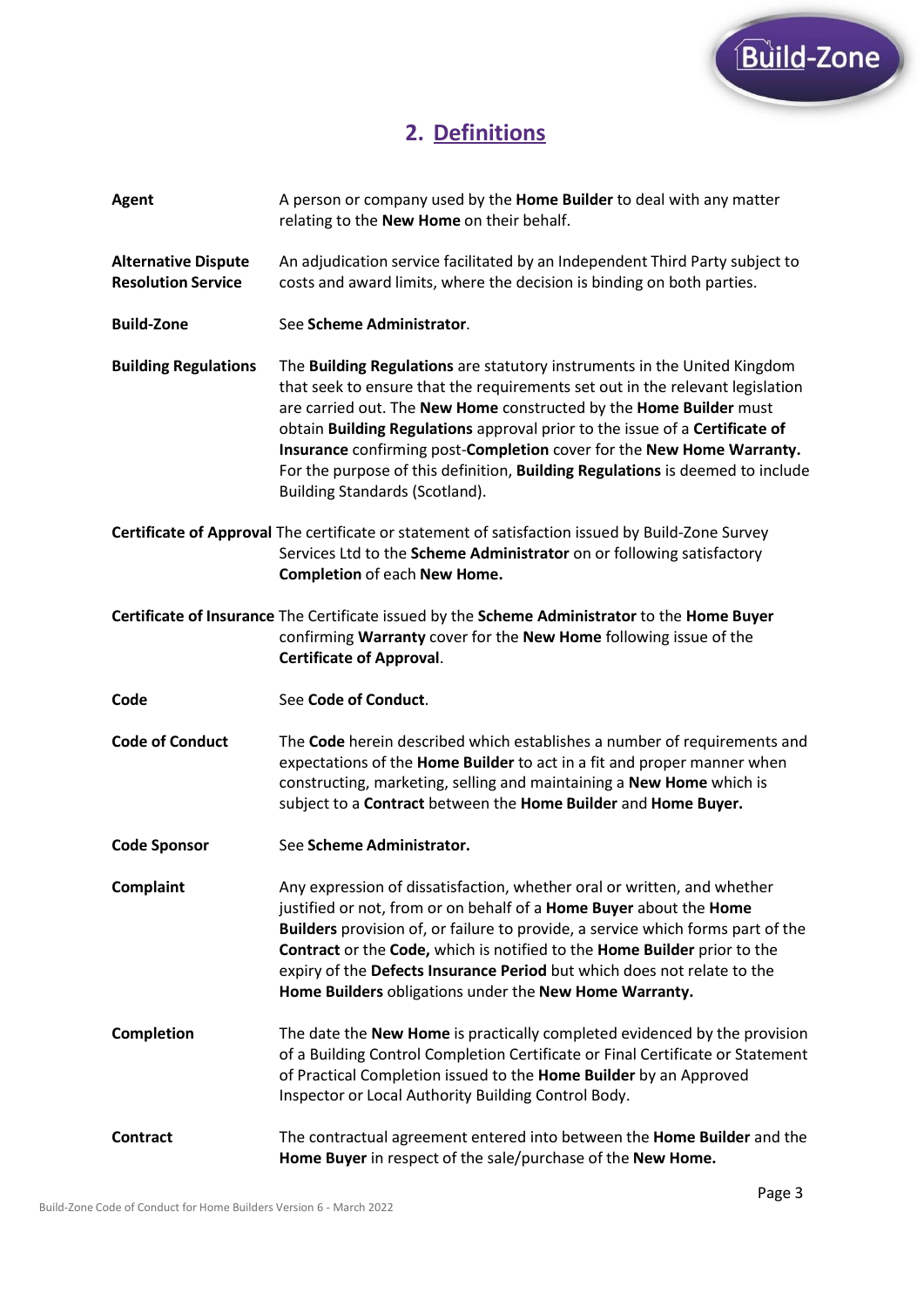

| <b>Defect</b>                             | A failure to comply with:-<br>The current Building Regulations in England and Wales;<br>The current Building Standards (Scotland) and the Technical Standards in<br>Scotland;<br>The current Building Regulations (Northern Ireland) and the Technical<br>Booklets in Northern Ireland<br>(where applicable) in respect to the construction of the New Home                                                               |
|-------------------------------------------|---------------------------------------------------------------------------------------------------------------------------------------------------------------------------------------------------------------------------------------------------------------------------------------------------------------------------------------------------------------------------------------------------------------------------|
|                                           | Failure to follow the standards within the Building Regulations and Building<br>Standards or associated guidance does not in itself amount to a Defect, as it<br>may be possible to meet the recommended performance in other ways.                                                                                                                                                                                       |
|                                           | For any New Home which has been converted, refurbished, or renovated<br>thedefinition of Defect shall only be deemed to be applicable to the Works<br>constructed or installed by the Home Builder as part of the conversion,<br>refurbishment or renovation.                                                                                                                                                             |
| <b>Defects Insurance</b><br><b>Period</b> | The Defects Insurance Period is the period commencing on the date specified on<br>the Certificate of Insurance, usually the date of Sale Completion to a Home<br>Buyer, ending 2 years thereafter, during which time the Home Builder is<br>responsible for rectifying Defects notified by the Home Buyer under the<br>terms of the New Home Warranty and responsible for further matters<br>under the terms of the Code. |
| <b>Deposit</b>                            | A non-refundable deposit paid by the Home Buyer to the Home Builder at<br>exchange of Contracts to demonstrate the Home Buyer's intention to buy<br>and to reserve the New Home.                                                                                                                                                                                                                                          |
| <b>Dispute</b>                            | A disagreement between the Home Buyer and Home Builder regarding the<br>Home Builders provision of, or failure to provide, a service which forms part<br>of their obligations under the Code, notified to the Home Builder prior to<br>expiry of the Defects Insurance Period.                                                                                                                                            |
| <b>Home Builder</b>                       | The person or persons, sole trader or entity, partnership or company who<br>registers the New Home(s) with the New Home Warranty and from whom<br>the Home Buyer acquires the New Home.                                                                                                                                                                                                                                   |
| <b>Home Buyer</b>                         | The Home Buyer is the first beneficiary of the Build-Zone New Home<br>Warranty. The first owner of the New Home which is the subject of such<br>insurance acquiring a freehold or leasehold interest in the New Home<br>whose interest is noted on the Certificate of Insurance.                                                                                                                                          |
|                                           | The Home Buyer and subsequent homeowners benefit from the services of<br>the Home Builder under the terms of the Code for matters notified to the<br>Home Builder prior to expiry of the Defects Insurance Period.                                                                                                                                                                                                        |
| <b>Initial Certificate</b>                | The Certificate issued by the Scheme Administrator signifying the pre-<br>Completion insurance cover afforded to the Home Buyer and agreement to<br>the provision of the insurance cover set out in the New Home Warranty                                                                                                                                                                                                 |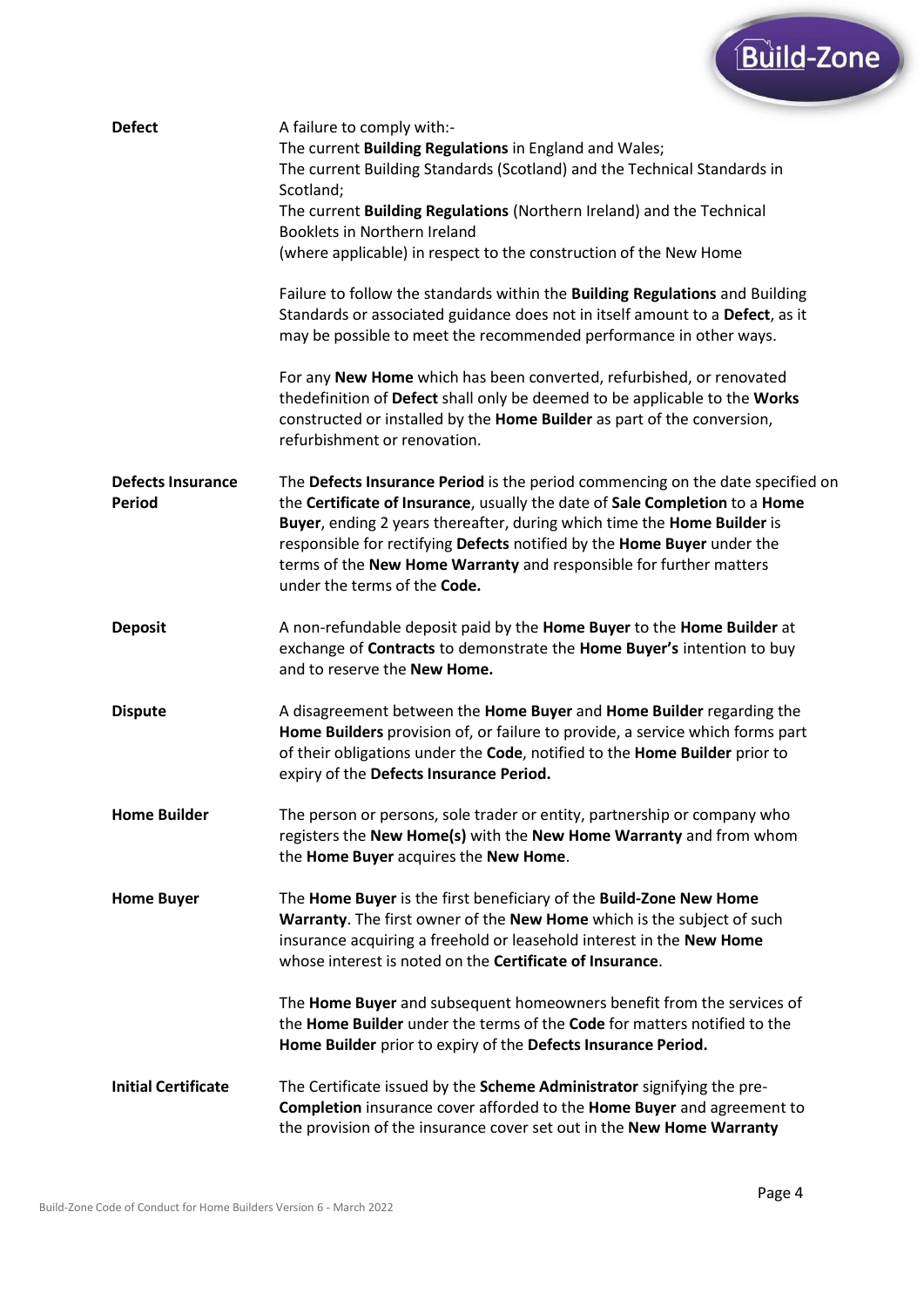

subject to receipt of a **Certificate of Approval** for the **New Home** following **Completion.**

- **Insurer** The Company or Lloyd's Syndicates specified on the **Certificate of Insurance** relating to the **Warranty** for the **New Home.**
- **Mediation** A resolution process whereby an independent Chartered Building Surveyor or suitably qualified professional is appointed by the **Code Sponsor** to resolve a **Dispute** between the **Home Buyer** and **Home Builder** relating to the provision of services under the terms of the **Code.**
- **New Home** The property described in the **Certificate of Insurance** as defined by the **New Home Warranty.**
- **New Home Guide** A document produced by the **Home Builder** providing general advice and guidance to the **Home Buyer** regarding the features, services, appliances etc of the **New Home**.
- **New Home Warranty** The insurance policy specifying the insurance cover provided by the **(**"**Warranty**"**) Insurers.**
- **Professional Advisor** A Third Party appointed by the **Home Buyer** to act for and on behalf of the **Home Buyer** in respect of the purchase of a **New Home** or in respect of a **Complaint** or **Dispute** brought against the **Home Builder.**

**Reservation Agreement** A written statement of intent between the **Home Builder** and **Home Buyer** to buy and sell a **New Home** (subject to **Contract**, and whether a fee is paid).

- **Sale Completion** The date confirming the legal completion of the first purchase of the **New Home** by the **Home Buyer**. In respect of the purchase date of **New Homes** in Scotland, 'legal completion' refers to the Date of Entry.
- **Scheme Administrator** Sennocke International Insurance Services Limited trading as **Build-Zone** who administers the **Warranty** and **Code** from 6 Pembroke Road, Sevenoaks, Kent TN13 1XR, Company Registration Number 02489110.
- **Snagging** Elements of the **New Home** which are unfinished or faulty at the time of **Completion** which the **Home Builder** has agreed to complete.
- **Specification** The detailed description of the **New Home**, which should include details of the materials used, room sizes, finishes, fixtures, and fittings.
- **Technical Audit** The process by which the **Technical Auditor** ensures that the **Home Builder** designs and constructs the **New Home** according to the appropriate Technical Standards.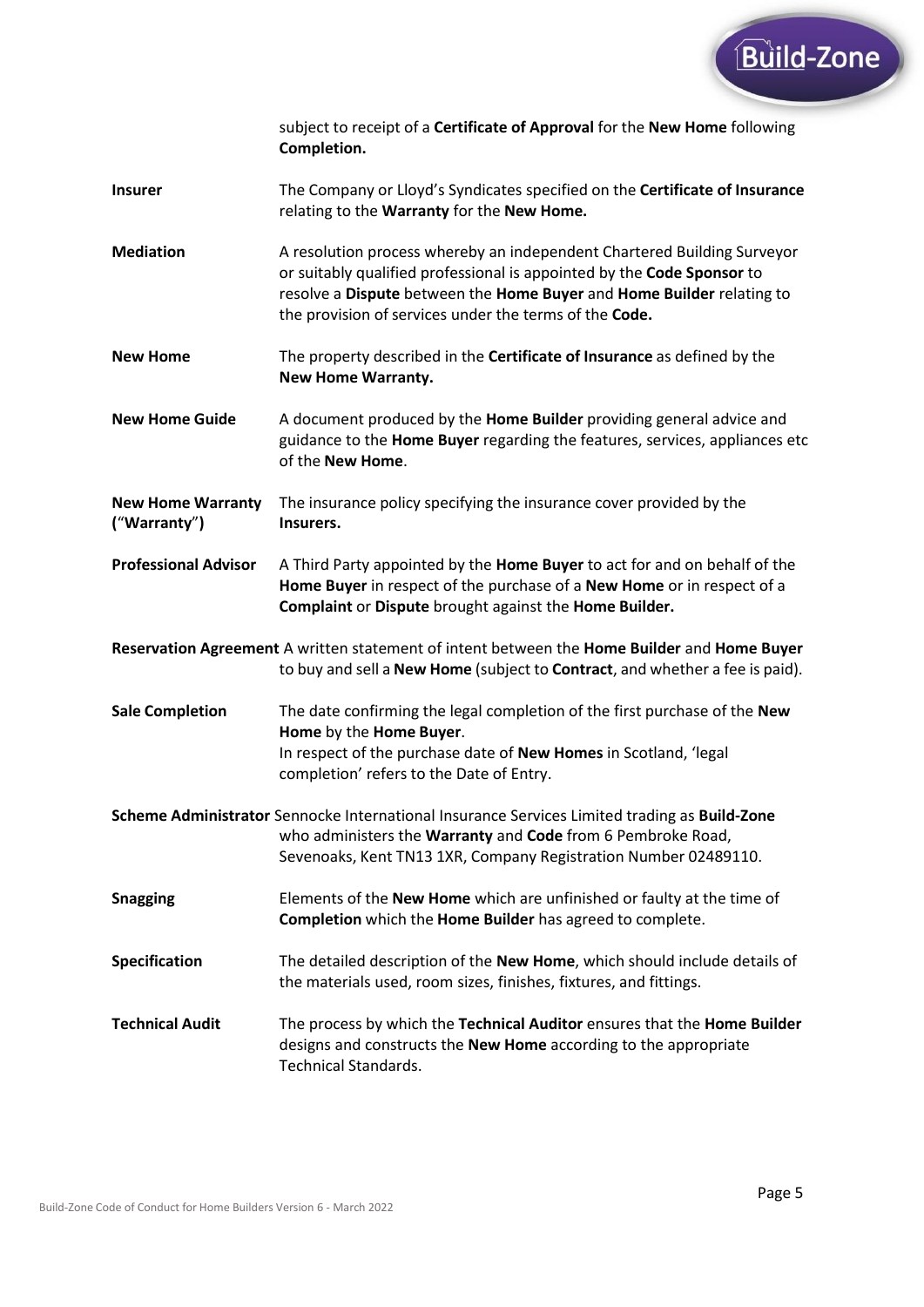

- **Technical Auditor** The party appointed by **Build-Zone** and managed by Build-Zone Survey Services Limited, a wholly owned subsidiary of the **Scheme Administrator,** to undertake the **Technical Audit**.
- **Vulnerable Consumer** A **Home Buyer** whose ability to make a sound decision is impacted for any number of reasons, including but not limited to vulnerability due to their age, infirmity, native language, a registered disability, or a learning difficulty,due to high stress or illness and reasonable naivety relevant to comprehension and understanding of the **Contract** to purchase a **New Home**.
- **Warranty** See **New Home Warranty**.
- **Work/Works** The **Work** relevant to the construction or rectification of a newly built, renovated, converted or completed project in accordance with the building contract, good practice, all relevant and applicable industry standards, codes of practice and relevant **Building Regulations.**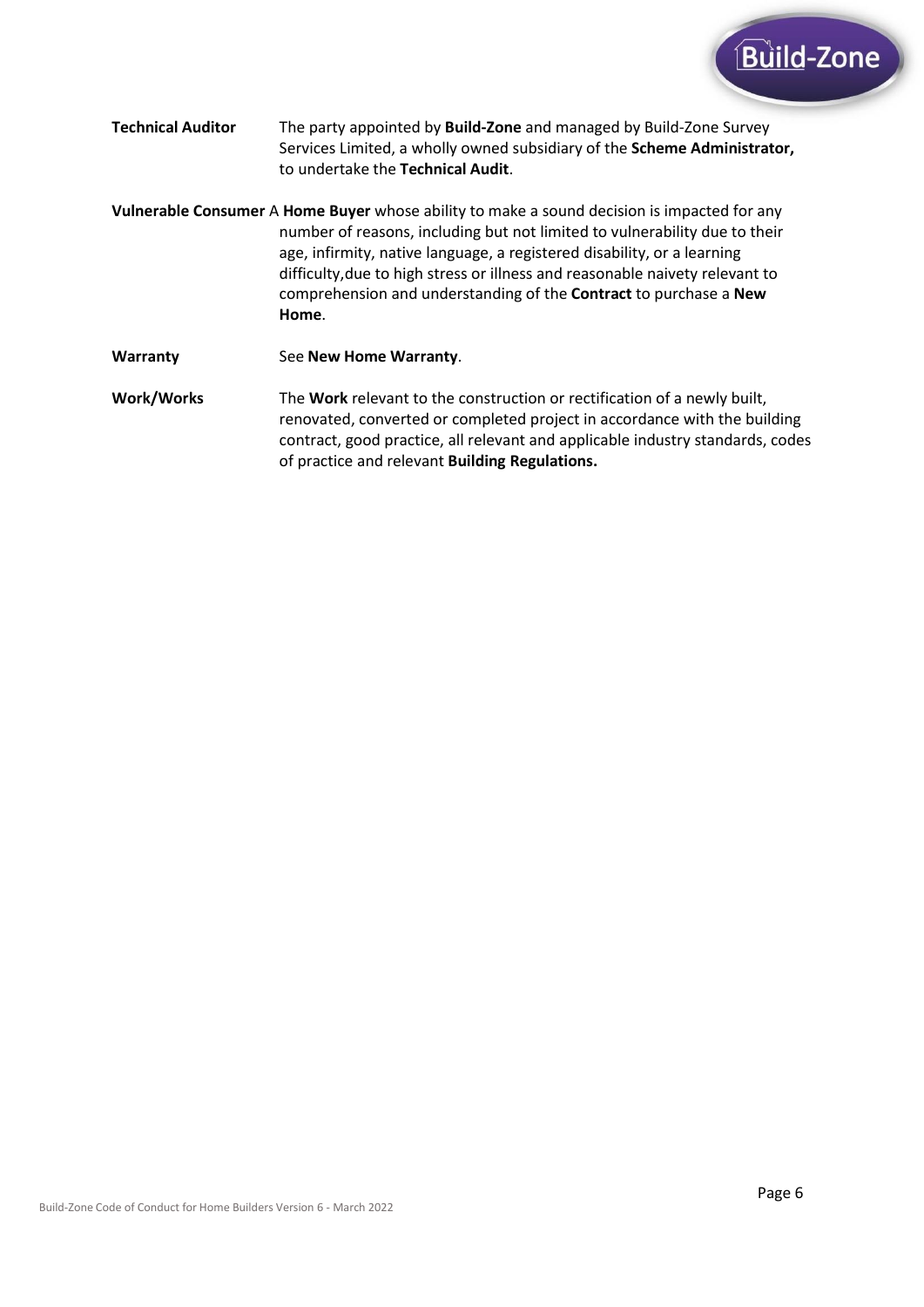

# **3. Scope of the Code**

The **Code** applies to any **New Home** registered for a **Build-Zone New Home Warranty** on or after 1st June 2016**.** The **Code** is applicable for a period of 2 years from the date of **Completion** of the **New Home.**

The **Code** does not apply to:

- Secondhand properties (e.g., homes taken by the **Home Builder** in part exchange).
- New build properties sold by a **Home Builder** not registered with the **Code**.
- Any property remaining under the ownership of the **Home Builder**.
- Any property acquired by social landlords for renting.
- Any property acquired by corporate bodies, partnerships, or commercial landlords.
- Any property built by a self-builder or under contract between a builder and an individual for their own occupation.
- Any matter which is covered by the terms of the **New Home Warranty**.
- Any matter which is covered by other insurances, guarantees, warranties or indemnities.
- Loss of property value or blight.
- Any matter where the **Home Buyer** has not or does not expect to suffer a loss, whether physical, financial, or psychological, relating to a service which would be expected from the**Home Builder**.
- Any party who is not subject to the **Contract** to purchase the **New Home**, unless appointed to act for or on behalf of the **Home Buyer** or **Home Builder** in relation to the **Contract** or in relation to a **Complaint**, **Dispute**, **Mediation,** or the **Alternative Dispute Resolution Service.**

Any matter which would be better dealt with by another dispute resolution or ombudsman scheme should be referred to the relevant organisation. In these cases, these schemes will take precedence over the **Code** and its dispute resolution provisions.

### **Nothing in this Code affects Home Buyers' existing legal rights.**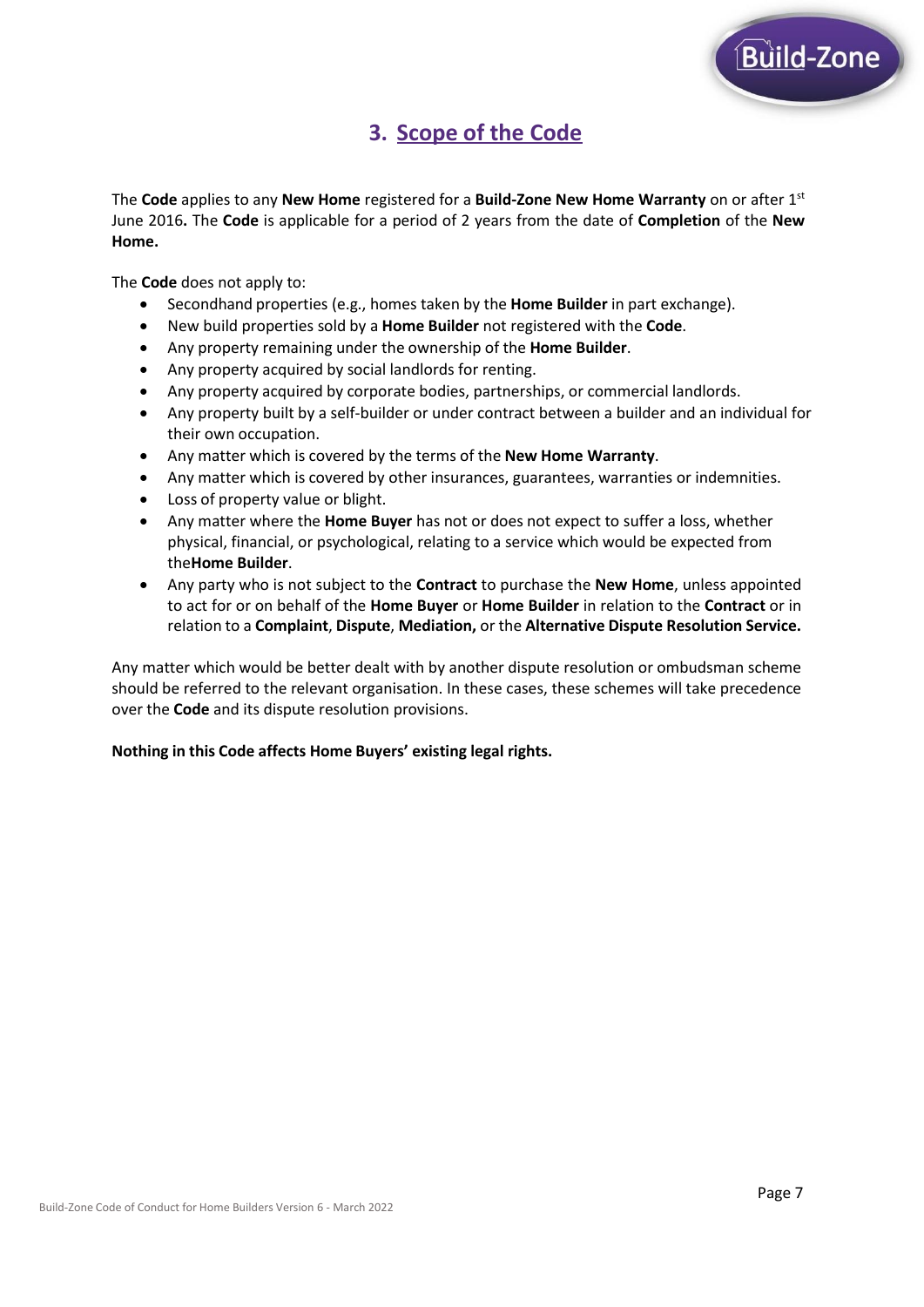

# **4. Monitoring the Code**

To ensure the **Code** remains relevant and effective, the **Code Sponsor** will monitor the performance of the **Code** through the following means:

- Annual audit of each **Home Builder**
- **Home Buyer** satisfaction surveys
- Monitoring of **Complaints** and **Disputes**

This will enable the **Code Sponsor** to assess **Home Buyer** satisfaction and **Home Builder** compliance with the **Code**.

The **Code** will be reviewed annually prior to 1st June each year. The review will establish if the **Code** remains effective or if it needs to be amended or updated. Any changes will be implemented on an annual basis from 1st June for new registrations. Reviews of the **Code** will take into consideration several factors which contribute to the operation of the **Code**, including:

- Results of **Home Builder** audits
- Responses to **Home Buyer** surveys
- Consideration of **Complaints** notified during the 12-month period
- Consideration of **Disputes** notified during the 12-month period
- Referralsto **Mediation**
- Referralsto **Alternative Dispute Resolution Service**
- Referrals to the Disciplinary and Sanctions Panel
- The decisions of the Disciplinary and Sanctions Panel, **Mediation** and **Alternative Dispute Resolution Service**

An Annual Report on the effectiveness and operation of the **Code** will be presented to the Trading Standards Institute for review under the Consumer Codes Advisory Process on or after  $1^\text{st}$  June and will also be published on the **Build-Zone** website. The Annual Report will provide details of performance, benefits, and consumer satisfaction, and will additionally consider any changes in market conditions including regulatory amendments affecting homebuilding in the UK including revisions to consumer legislation.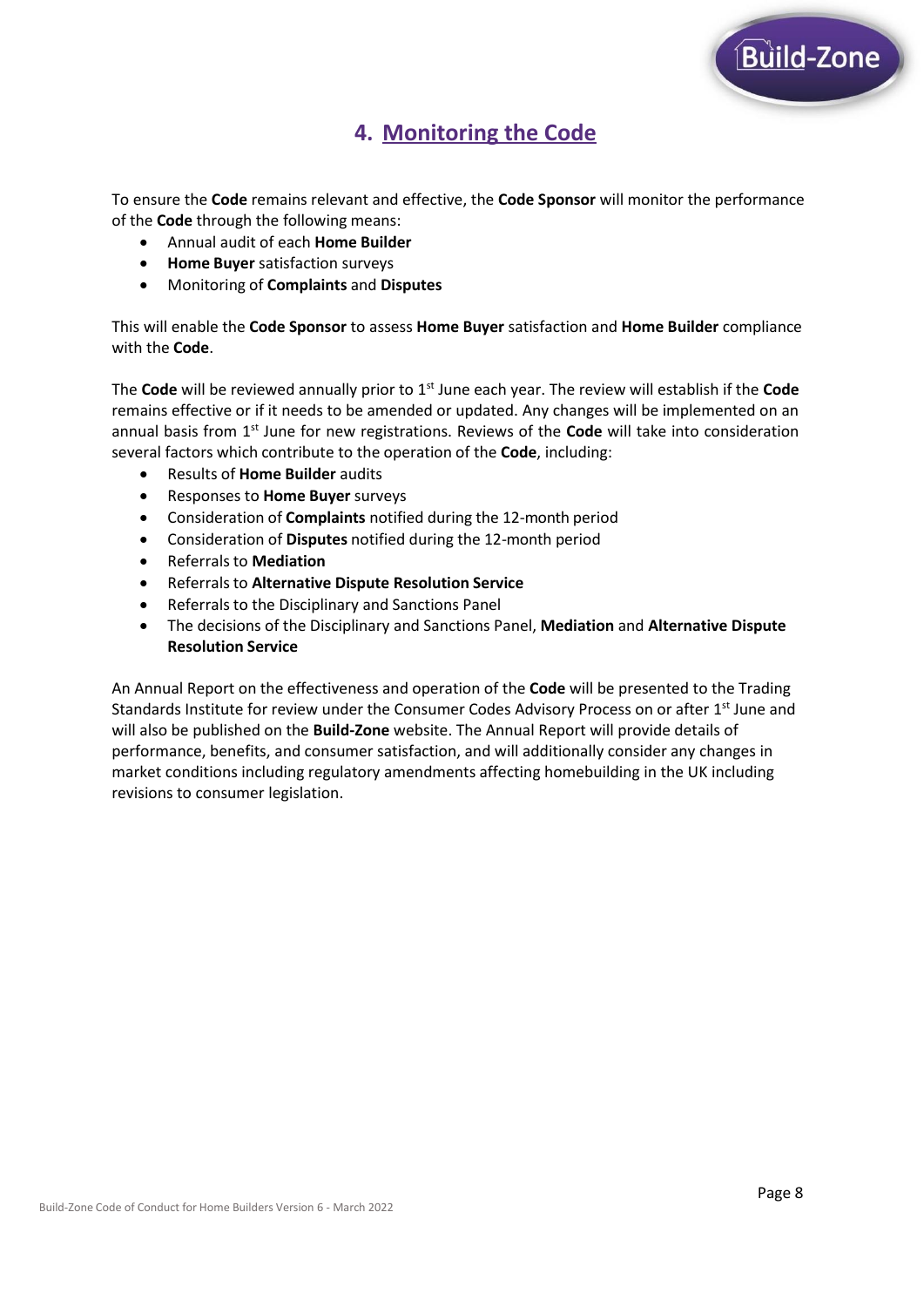

# **5. Code Requirements**

# **5.1 ADOPTING THE CODE**

Compliance with the **Code** is mandatory for all **Home Builders** registered with **Build-Zone**, and any **Home Builder** who registers with **Build-Zone** must agree to comply with the terms of the **Code**.

## **5.2 ACCESS TO THE CODE**

The **Home Buyer** must be given fair and reasonable access to the **Code**:

- The **Home Builder** must make the **Code** available in written format, free of charge, to any **Home Buyer** or prospective **Home Buyer** or their representative.
- The **Home Builder** must display a copy of the **Code** in any show home or at any sales office or other area related to the sale of the **New Home**.
- Hard copies of the **Code** must be produced on A4 portrait paper. The **Code** can also be distributed by email as a PDF document.
- Any requests for braille, audio recordings, and translations into other languages or other formats should be made to the **Code Sponsor.** The **Code Sponsor** will engage to meet all reasonable requests from a **Home Buyer** or their representatives, which are not the responsibility of the **Home Builder**.

The **Home Builder** must provide the **Home Buyer** with written details of the **Code**, specifying what cover is provided, what is excluded, and the period the **Code** is effective. Details should be provided of the **Complaint** and **Dispute** procedures, as well as how to access **Mediation** and the **Alternative Dispute Resolution Service**.

### **5.3 CUSTOMER SERVICE**

Employees and **Agents** of the **Home Builder** must be trained according to their role in dealing with **Home Buyers**. They must be aware of the provisions of the **Code** in order to make the **Home Buyer** aware of their rights under the **Code**.

Employees and **Agents** of the **Home Builder** must be made aware of their responsibility not to engage in high pressure selling techniques.

Employees and **Agents** of the **Home Builder** must be trained to recognise and cater for the needs of **Vulnerable Consumers** (see Section 5.4 '**Vulnerable Consumers**').

The **Home Builder** must be able to show, via records of attendance, training programmes, professional qualifications, express statements or similar, that employees and **Agents** of the **Home Builder** have been trained to understand the terms of the **Code**.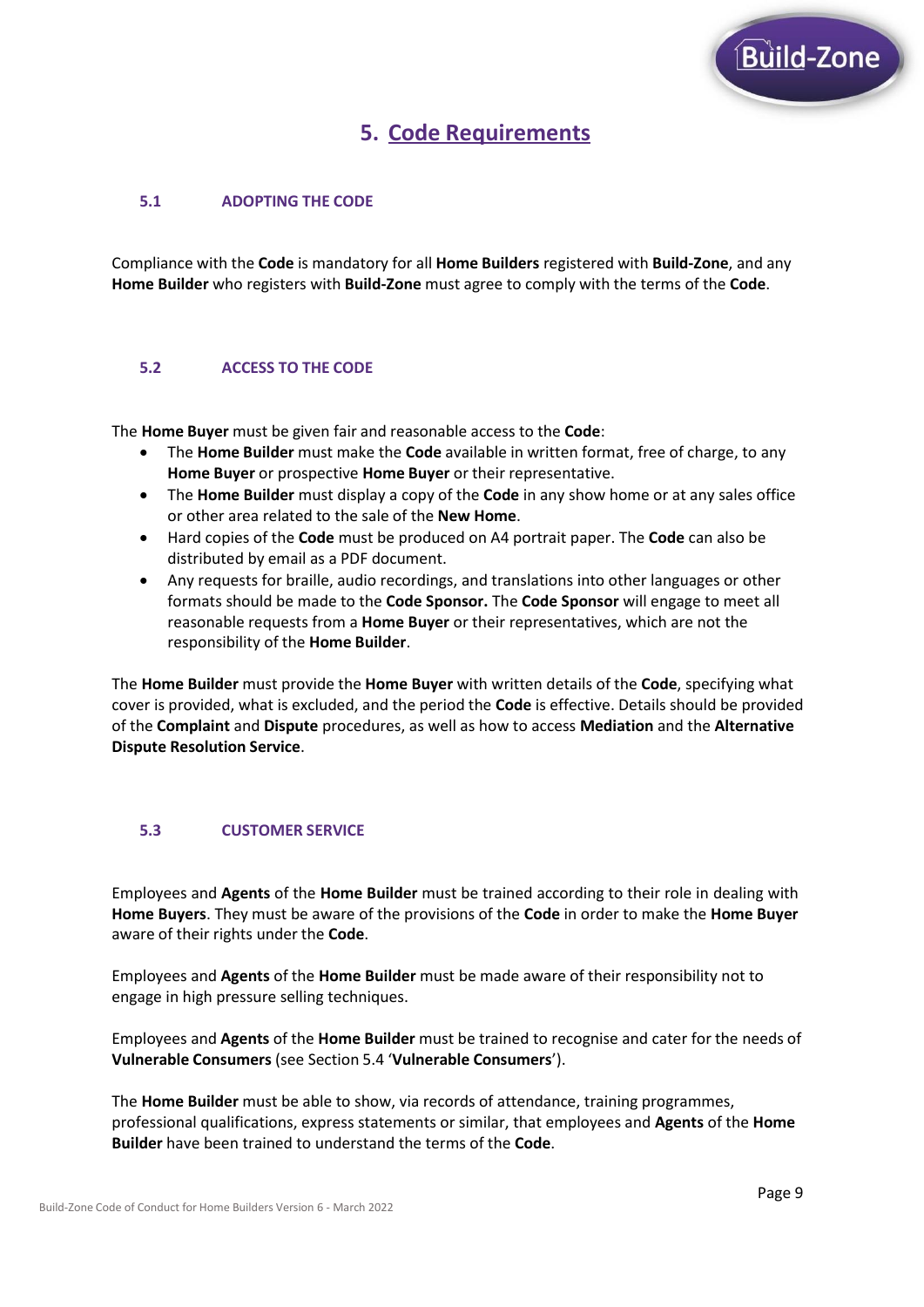

At the request of the **Home Builder**, the **Code Sponsor** will undertake appropriate training sessions for the employees of the **Home Builder**.

**Home Builders** must demonstrate that their practices, including operations, sales and contracting/construction, are lawful. This includes, but is not limited to, evidence of Employers' and Public Liability Insurances.

## **5.4 VULNERABLE CONSUMERS**

**Home Builders** and their **Agents** must comply with the following guidance on **Vulnerable Consumers**, to ensure their needs are catered for so they are able to make informed decisions:

- The **Home Builder** must ensure that **Vulnerable Consumers** understand the **Code**, the purchase, and their responsibilities, e.g., where there is a language barrier, the **Home Builder**should recommend that a translator is appointed as the **Home Buyer's** representative.
- The **Home Builder** must ensure that all employees and **Agents** involved in the sales process understand their responsibility to identify and support **Vulnerable Consumers**, and that the necessary arrangements are made to provide advice and assistance appropriate to their needs.
- The **Home Builder** should not make assumptions about the degree of knowledge that a potential **Home Buyer** has.
- If a potential **Home Buyer** declares vulnerability (e.g., blindness or language barrier), the**Home Builder** must consider the possible effect of that vulnerability on the proposed transaction.
- If no vulnerability is declared by the potential **Home Buyer**, but it becomes apparent that there may be vulnerability, the **Home Builder** should seek clarification from that person and/or their representative. Enquiries must be considerate and unlikely to offend or to be interpreted as discriminatory.
- If the **Home Builder** is advised of, or perceives there to be vulnerability, they could also consider seeking further information from an appropriate organisation specialising in that vulnerability.
- The **Home Builder** must take the **Vulnerable Consumer's** specific needs into account in any information or guidance they are given.

Further sources of information about vulnerability may be found in Section 6 'Useful Information'.

### **5.5 ADVERTISING THE NEW HOME**

All sales and marketing material and activity used to advertise the **New Home** must be clear and truthful, with no misleading information regarding the size, price, specification, or other details of theproperty.

When advertising the **New Home**, all relevant Advertising Codes or Legislation must be complied with: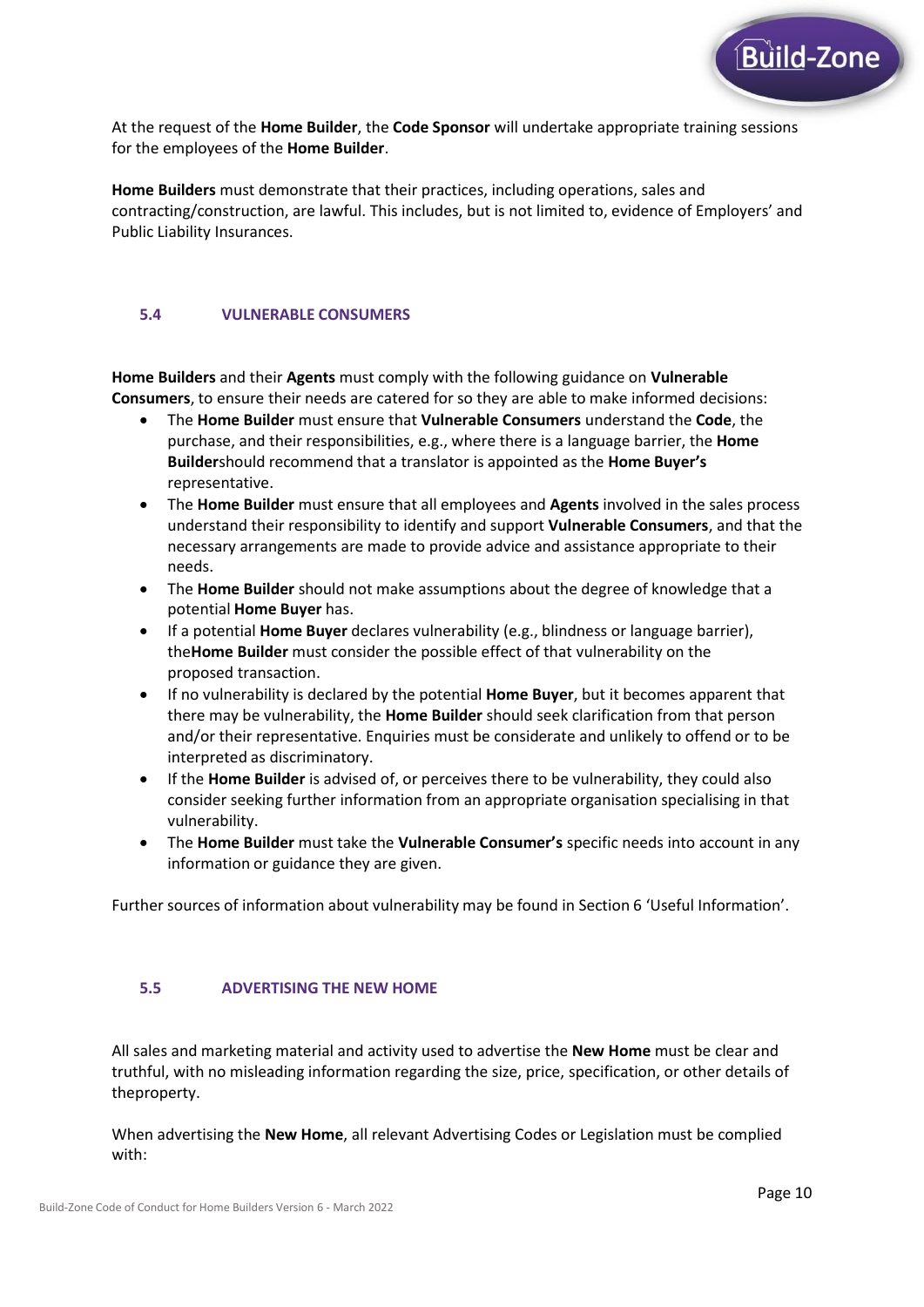

- For non-broadcast advertisements, the UK Code of Non-broadcast Advertising, Sales Promotion and Direct Marketing must be complied with.
- For broadcast advertisements, the UK Code of Broadcast Advertising must be complied with.
- Any other relevant regulations or legislation, such as the Consumer Rights Act 2015 must be complied with.

The **New Home** must be advertised with an accurate **Specification** including a clear description of prices, fees, and the costs of all proposed services.

The **Home Builder** must ensure that employees and **Agents** do not engage in high pressure selling techniques. These could include:

- Giving misleading information regarding the size, specification, or other details of the **NewHome**.
- Offering financial incentives in return for an immediate decision.
- Implying a future price increase.

The **Code** must not be advertised with the **New Home** unless the **New Home** has been registered with **Build-Zone** for the purpose of obtaining a **New Home Warranty** and an **Initial Certificate** has been issued.

### **5.6 NEW HOME WARRANTY**

The **Home Builder** must give accurate and reliable information to the **Home Buyer** regarding the **Build-Zone New Home Warranty** and the cover it provides. The **Home Buyer** must be provided with a copy of the **Initial Certificate** and policy wording, together with **Build-Zone's** contact details.

# **5.7 HEALTH & SAFETY**

The **Home Builder** must provide appropriate provisions regarding Health & Safety for potential **Home Buyers** when visiting the **New Home** whilst **Works** are being undertaken. The site must comply with the requirements of the Construction (Design & Management) Regulations 2015 and should have a clear Health & Safety policy.

The **Home** Builder must take account of the needs of the **Home Buyer** visiting the site. In particular, the needs of disabled visitors should be considered, to ensure there is adequate provision for access and escape.

Personal Protection Equipment, Health & Safety briefings and any other relevant guidance should be provided as appropriate.

Suitable provision must also be made regarding Health & Safety for potential **Home Buyers** when visiting a show home, the **Home Builder's** office or similar.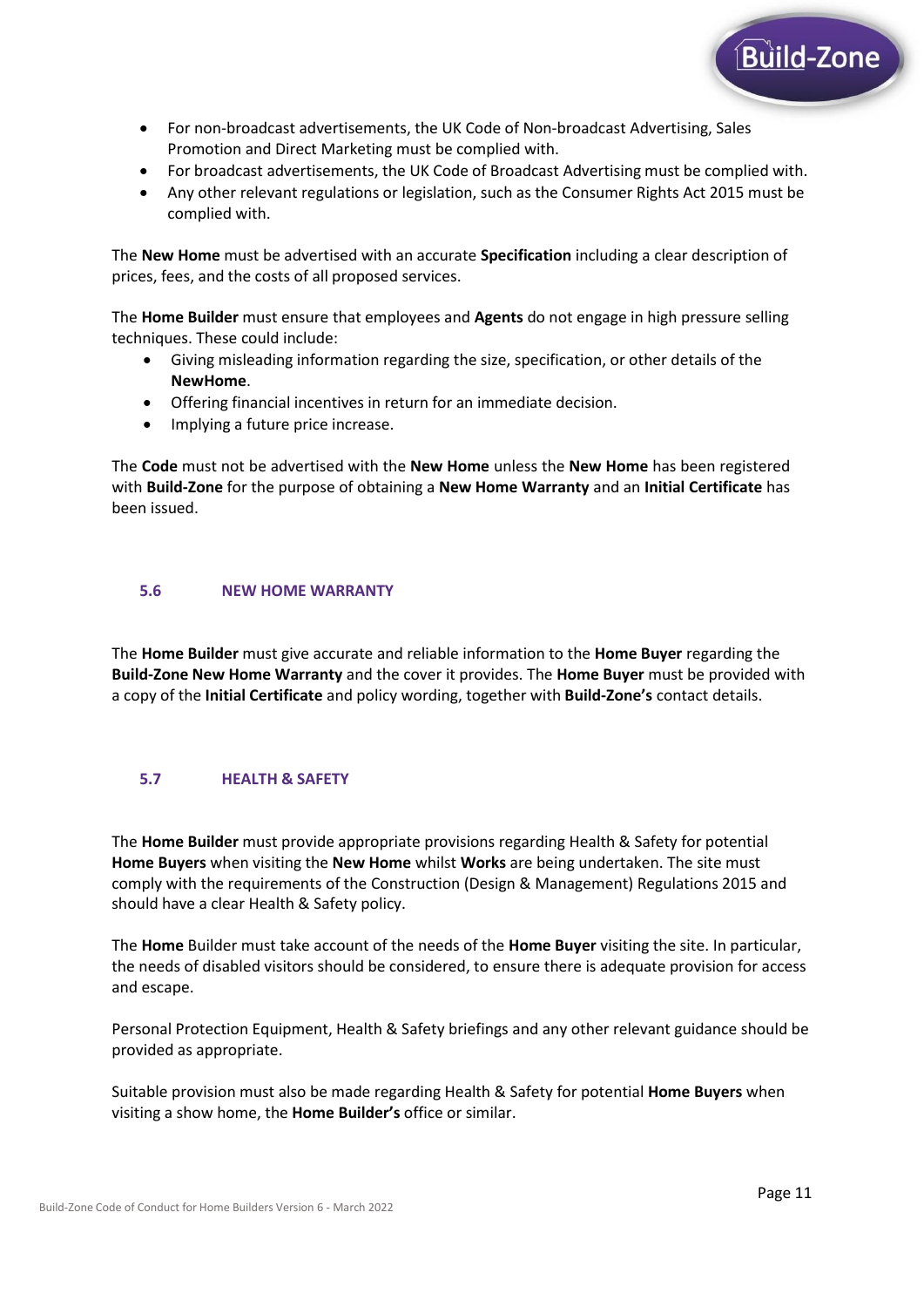

The **Home Builder** must make appropriate provisions regarding Health & Safety for **Home Buyers** following **Completion** (before or after **Sale Completion**) where remedial, **Snagging,** or other additional **Works** are to be undertaken to the **New Home** by the **Home Builder**.

### **5.8 PRE-CONTRACT INFORMATION**

The **Home Builder** must provide sufficient pre-purchase information to the **Home Buyer** prior to the **Home Buyer** entering into a **Contract**, to allow them to make an informed decision about purchasing the **New Home**. The information should include:

- A written **Reservation Agreement**.
- Information explaining the full terms of the proposed **Contract**.
- A full **Specification** for the **New Home**.
- Details of any management services and organisations to which the **Home Buyer** will be committed and their estimated cost.
- Details of any other services and costs to be provided to or incurred by the **Home Buyer**.
- An explanation of the **Code** provisions.
- An explanation of the **Warranty** cover.
- Full details of the **Home Builder**, including full legal name, contact name and details, address,and legal status.
- Details of any Third Party representing the **Home Builder**, such as a Conveyancer, Solicitor or Selling Agent, including full legal name, contact name and details, address, and legal status.
- Details of how to make a **Complaint** under the terms of the **Code**.

If the **New Home** is not yet complete, the information provided should include:

- A brochure or plan showing the layout, size, appearance and plot position of the **New Home**.
- An estimate of the expected **Completion** date.

The **Home Buyer** must be informed of their right to terminate the **Reservation Agreement** or the **Contract**. Examples of circumstances when a right to terminate exists include:

- An alteration to the **New Home** that directly or materially affects the value.
- Excessive or unreasonable misrepresentation of features or amenities.
- Excessive or unreasonable delay in construction of the **New Home**.

The **Home Buyer** must be made aware that cancellation and withdrawal rights cease following **Sale Completion**.

The **Home Builder** must advise the **Home Buyer** that the **Contract** to purchase a **New Home** should only be considered with proper legal advice and representation. The **Home Builder** must not restrict the **Home Buyer's** choice of legal representative.

Build-Zone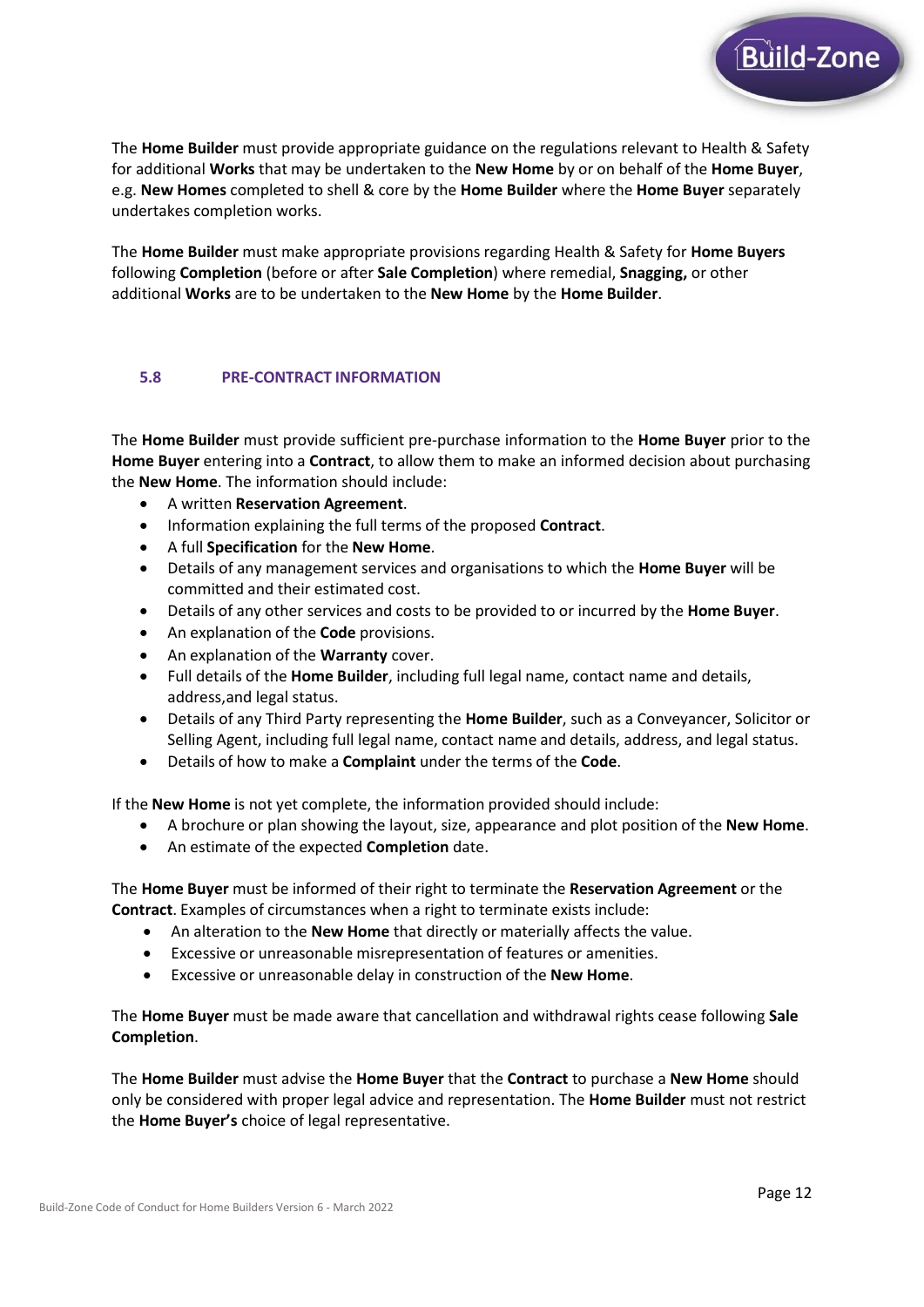

#### **5.9 RESERVATION AGREEMENTS**

The **Home Builder** must provide the **Home Buyer** with a written **Reservation Agreement** which clearly sets out the terms of the Reservation, including but not limited to:

- The amount of the Reservation fee.
- Confirmation that the Reservation fee is refundable if the Reservation agreement is cancelled, with details of the nature and extent of any administration fees which may apply.
- Full details of the **New Home** (including property type, plot number etc.).
- The purchase price.
- How long the price and the **Reservation Agreement** remain valid.
- Details and estimated cost of any management services that the **Home Buyer** must pay for.
- Details of how the **Home Buyer** can include in the **Contract** any spoken statement that is to be relied upon.

While the **Reservation Agreement** is in force, the **Home Builder** must not enter a new **Reservation Agreement** orsale agreement with another customer on the same **New Home**.

Unless the **Home Buyer** has paid the Reservation fee by credit card (and the fee is over £100), the **Home Builder** must hold the Reservation fee in a separate statutory trust client account designated for holding such fees.

The **Home Buyer** may cancel the **Reservation Agreement** during the agreed Reservation period in which case the Reservation fee (less any deductions for reasonable costs incurred by the **Home Builder**) must be refunded within 14 working days of the date of notice of cancellation given by the **Home Buyer**. The Reservation period may be extended by mutual agreement between the **Home Builder** and **Home Buyer**. If the deadline date is not extended and **Contracts** have not been exchanged, the **Reservation Agreement** automatically expires.

The Reservation fee must be refunded in full if the **Home Buyer** wishes to cancel the Reservation for any reason within 7 working days of signing the **Reservation Agreement**.

#### **5.10 CONTRACT EXCHANGE**

### 5.10.1 The Contract

The Pre-Contractual Information reviewed by the **Home Buyer** and included in the **Reservation Agreement** must form the basis of the **Contract.** Where there are any changes in terms, the **Home Buyer** must be given the opportunity to fully consider the amended **Contract.**

Build-Zone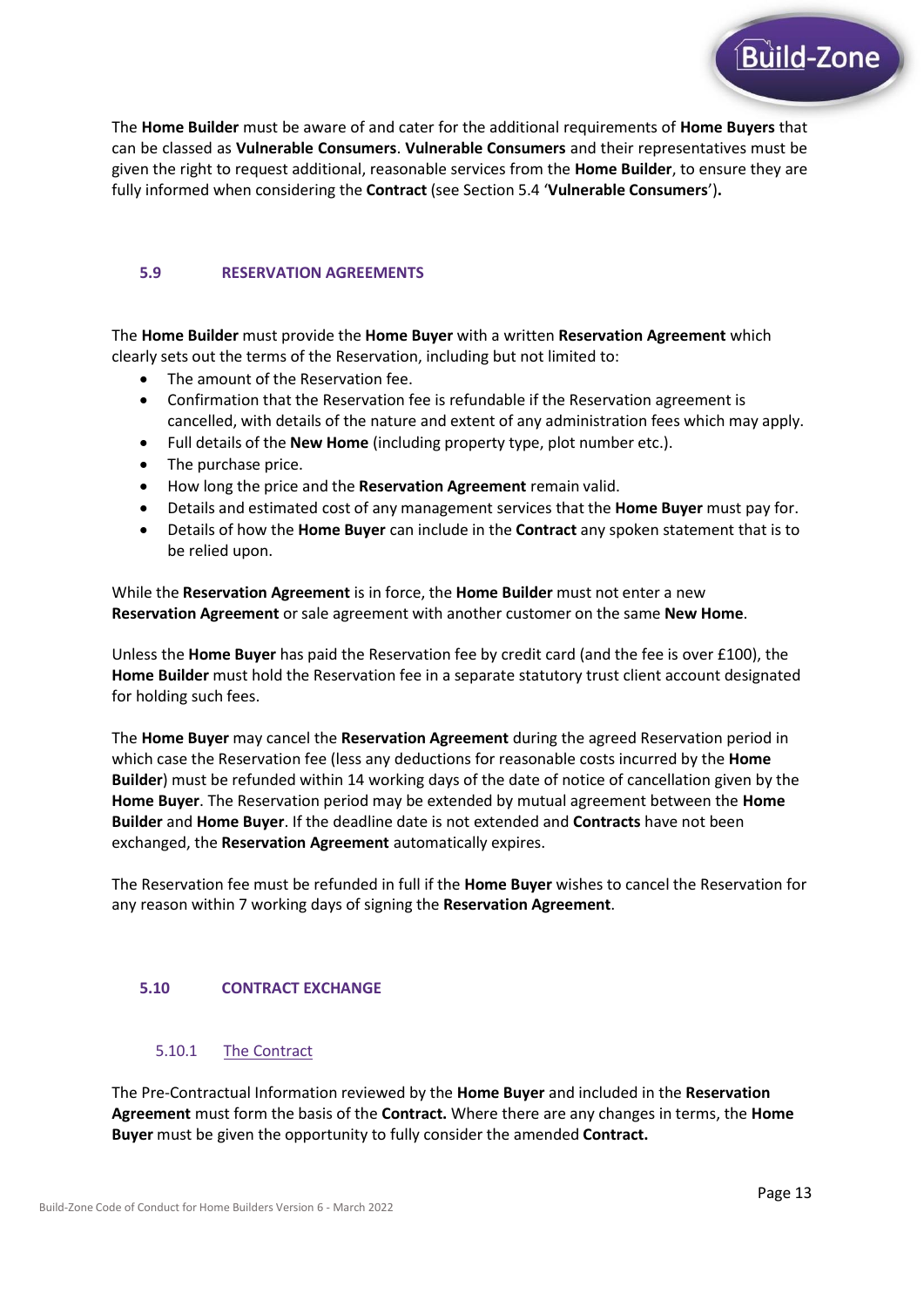

The form of **Contract** must be in writing in plain English and must comply with the Consumer Rights Act 2015. It must include information about:

- The **Home Buyer's** cancellation rights prior to paying **Deposits.**
- The **Home Buyer's** cancellation rights after payment of **Deposits** and / or following completion of a **Reservation Agreement**.
- Details of where and how a **Deposit** will be used and safeguarded.
- The **Home Buyer's** cancellation rights once a **Contract** has been entered into.
- The **Home Buyer's** rights to receive details of any change in the **Specification** of the **New Home** between **Contract** exchange and **Completion**.
- Details of all costs for the **New Home** including services, charges, maintenance fees and how each cost has been calculated including clearly stated taxes at prevailing rates where relevant.
- Expected delivery and completion dates, including **Completion** of the **New Home** and anticipated **Sale Completion**.
- Details of the **Home Buyer's** rights arising out of failure of the **Home Builder** to meet specified delivery and completion dates.
- Details of the **Home Builder's** Complaints procedure, together with details of the rights of the **Home Buyer** under the terms of the **Code**.

To avoid **Disputes** over spoken statements, immediately before exchange of **Contracts** the **Home Builder** must ensure that the **Home Buyer**, through their legal representative, states in writing what spoken statements they are relying on when entering the **Contract**.

The **Home Buyer** must be allowed sufficient time to fully consider the proposed **Contract.**

The exchange of **Contracts** must be supervised by professionally qualified Third Parties.

The **Home Builder** must be aware of and cater for the additional requirements of **Home Buyers** that can be classed as **Vulnerable Consumers**. **Vulnerable Consumers** and their representatives must be given the right to request additional, reasonable services from the **Home Builder**, to ensure they are fully informed when considering the **Contract** (see Section 5.4 '**Vulnerable Consumers**').

# 5.10.2 Deposit Protection

The **Home Builder** must arrange for the **Home Buyer's Deposit** to be protected and must clearly explain to the **Home Buyer** how this is achieved. The **Deposit** must be protected by one of the following methods:

- The **Home Builder** holds the **Deposit** in a separate statutory trust client account which is designated for the holding of **Deposits** and cannot be accessed by the **Home Builder** until **Sale Completion**. Evidence must be provided to the **Home Buyer**.
- The Deposit is protected by a bond or similar security and evidence of this has been provided to the **Home Buyer**.
- The **Deposit** is protected in full by the **Warranty** and evidence of this has been provided to the **Home Buyer**.

The **Home Buyer** will be entitled to receive full reimbursement of **Deposits** from the **Home Builder**, without any deductions, where the **Home Builder**:

- is in breach of the **Contract.**
- fails to meet agreed delivery and completion dates; or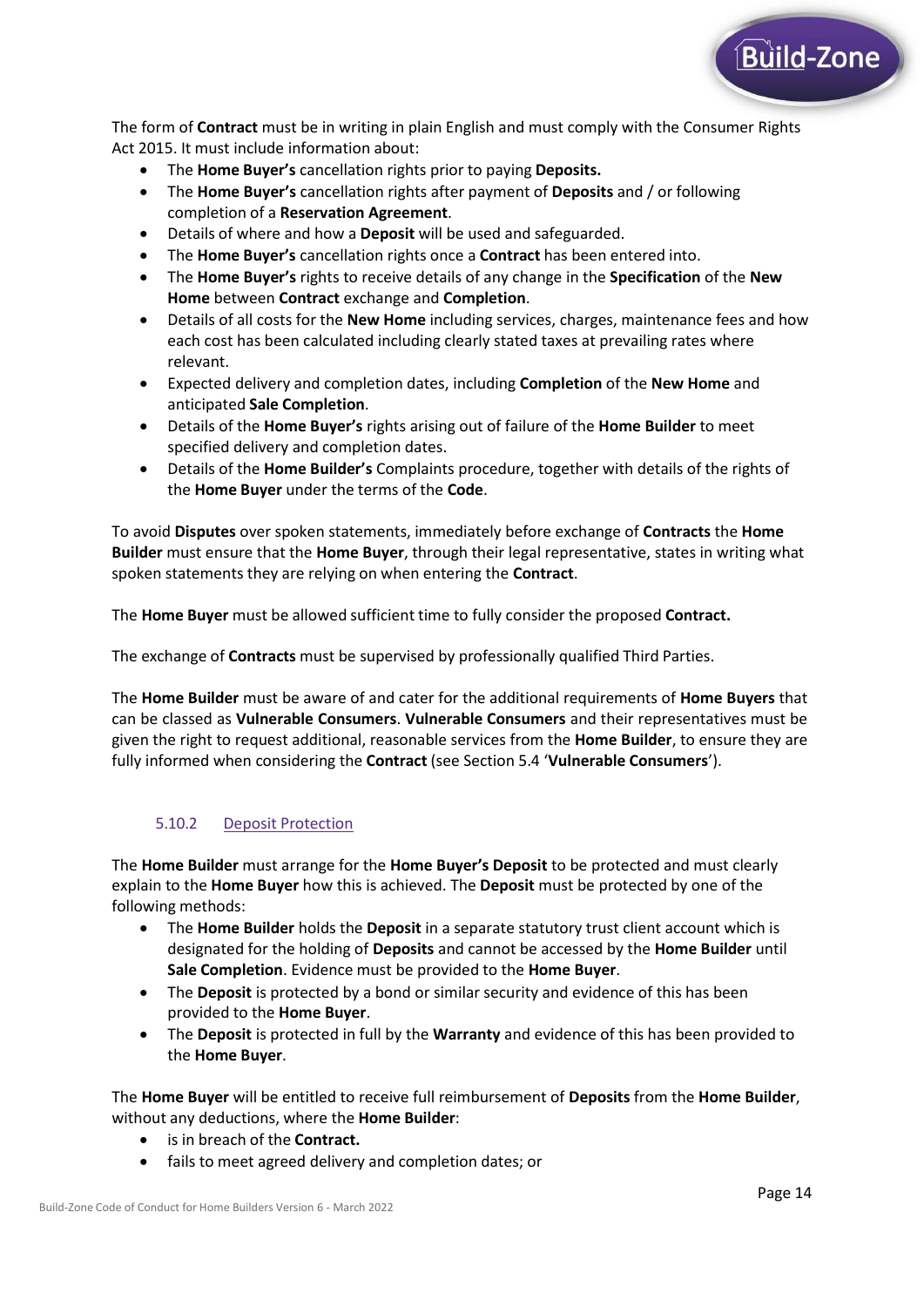

• fails to provide a **New Home** to the agreed **Specification** (as described in 5.10.3 below) and the **Home Buyer** subsequently withdraws or cancels the **Contract** or the agreement to enter the **Contract**.

at any time prior to **Sale Completion**.

The **Home Builder** cannot limit their liability to fully reimburse the **Deposits** of **Home Buyers** unless specifically allowed for by the **Contract**.

# 5.10.3 Changes to the New Home after Exchange of Contracts

If a change is made to the design, construction, or materials to be used in the **New Home** that will materially alter its size, appearance or value, the **Home Builder** must formally consult the **Home Buyer** and obtain their written agreement to any changes. If the **Home Buyer** considers the alterations unacceptable, they have the right to cancel the **Contract** and obtain a full refund of the **Deposit**, with no deductions or withholding of any fees.

Minor changes that do not significantly alter the size, appearance or value of the **New Home** must be notified to the **Home Buyer**, with the advice that they may wish to consult their legal representative as to the effect of those changes on the **Contract**. However, the **Home Buyer's** agreement is not required by the **Home Builder** in respect of such changes.

Changes requested by the **Home Buyer** that the **Home Buyer** agrees to pay for that are not included in the **Reservation Agreement** or **Contract** must be agreed in writing by the parties. This agreement must include:

- Rights of cancellation and refund.
- Estimated impact on the date the **New Home** will be finished and available for occupation.

### **5.11 SALE COMPLETION**

The **Home Builder** or **Home Builder's Agent** must provide **Build-Zone** with confirmation of the date of **Sale Completion** for **Build-Zone** to issue the **Certificate of Insurance** in respect of the **Warranty**.

At **Sale Completion** the **Home Builder** must provide the following information regarding the **New Home** to the **Home Buyer**:

- A copy of the Building Control Completion Certificate.
- The **Certificate of Insurance** and Policy Wording for the **Warranty** where available, or an explanation as to why they are not available.
- A **New Home Guide** giving full details of appliances, services etc.
- Guidance on **Snagging**, and how to notify the **Home Builder** of any **Snagging** issues.
- Details of any guarantees and warranties applicable to the **New Home** or its contents.
- Details of the **Home Builder's** Complaints Procedure.
- Details of how to access the **Code's Mediation and Alternative Dispute Resolution Service.**
- Full details of the after sales service offered by the **Home Builder**. This should include confirmation of the length of the after sales service, and contact details for the **Home Builder** or their **Agent** during this period.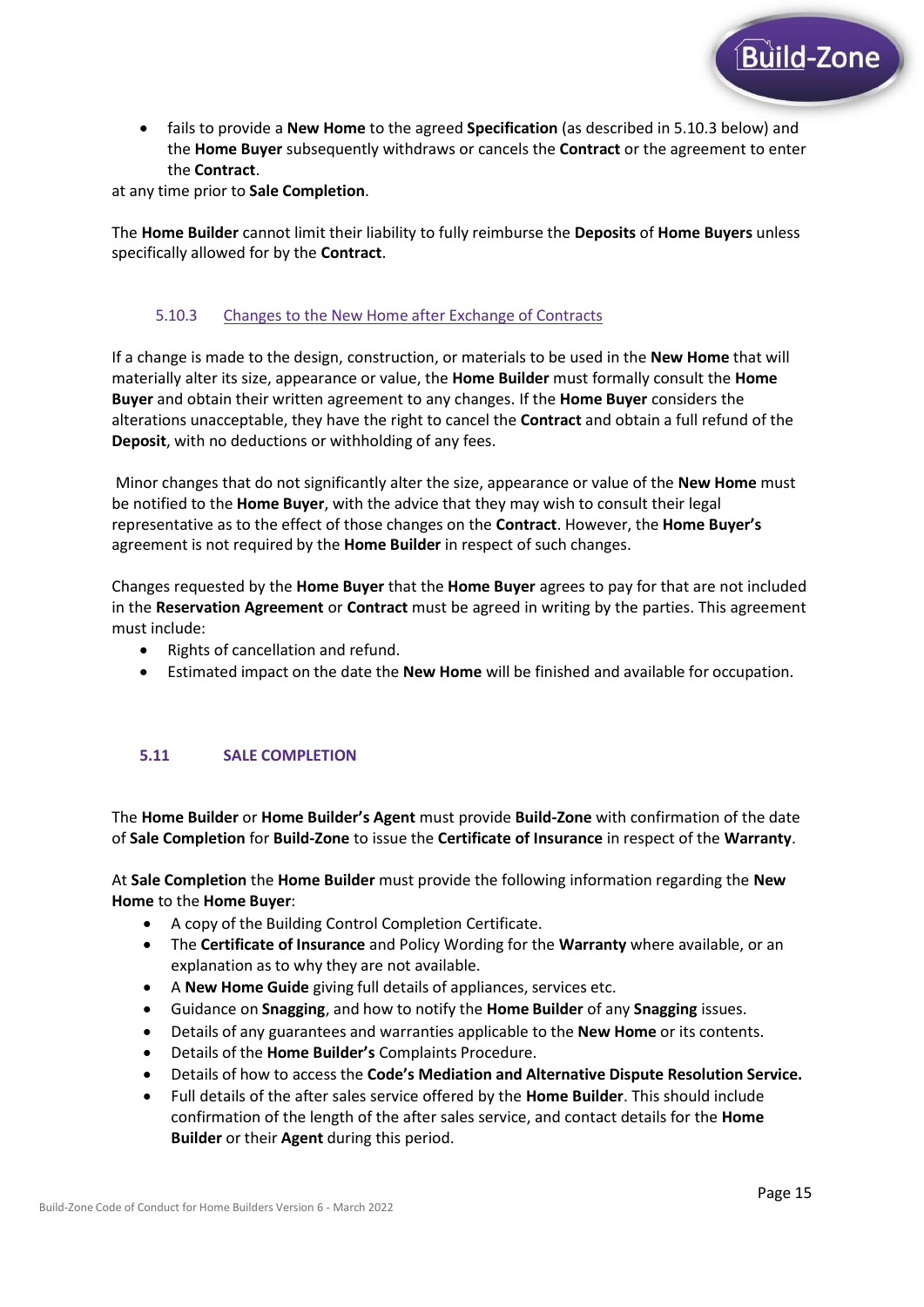

At **Sale Completion**, the **Home Builder** must make the **Home Buyer** aware of their right to require the **Home Builder** to complete or rectify any incomplete or faulty items (**Snagging**). The **Home Builder** must agree with the **Home Buyer** items that require further **Works**, and the **Home Builder** must complete **Snagging Works** within a reasonable period acceptable to the **Home Buyer**.

The **Home Builder** must be aware of and cater for the additional requirements of **Home Buyers** that can be classed as **Vulnerable Consumers. Vulnerable Consumers** and their representatives must be given the right to request additional, reasonable services from the **Home Builder**, to ensure they are fully informed when considering the **Contract** (see Section 5.4 '**Vulnerable Consumers**').

### **5.12 NEW HOME GUIDE**

The **Home Builder**, or a Third Party acting for the **Home Builder**, such as a Managing Agent, must produce a **New Home Guide** which is specific to the **New Home**. The **Home Builder** must provide the **New Home Guide** to the **Home Buyer**.

The **New Home Guide** must provide general advice and guidance regarding the **New Home,** including operating white goods and appliances; locating service boxes; contact details for Utilities providers; etc.

The **Home Builder** is responsible for the content of the **New Home Guide** and any errors or omissions and must ensure that all the information is clear and accurate.

### **5.13 CONTACTING THE HOME BUILDER**

The **Home Buyer** must be able to contact the **Home Builder**:

- Until expiry of the **Defects Insurance Period** for **Complaints** covered by the **Code** or matters relating to the **Warranty.**
- During the after sales period for matters which relate to the **New Home** or the **New Home Guide.**

The **Home Builder** must provide the **Home Buyer** with up-to-date details of how, when and wherethe **Home Builder** can be contacted.

#### **5.14 COMPLAINTS & DISPUTES**

#### 5.14.1 Complaints

A **Complaint** must relate to the provision of services by the **Home Builder,** which are not covered by the terms of the **Warranty**.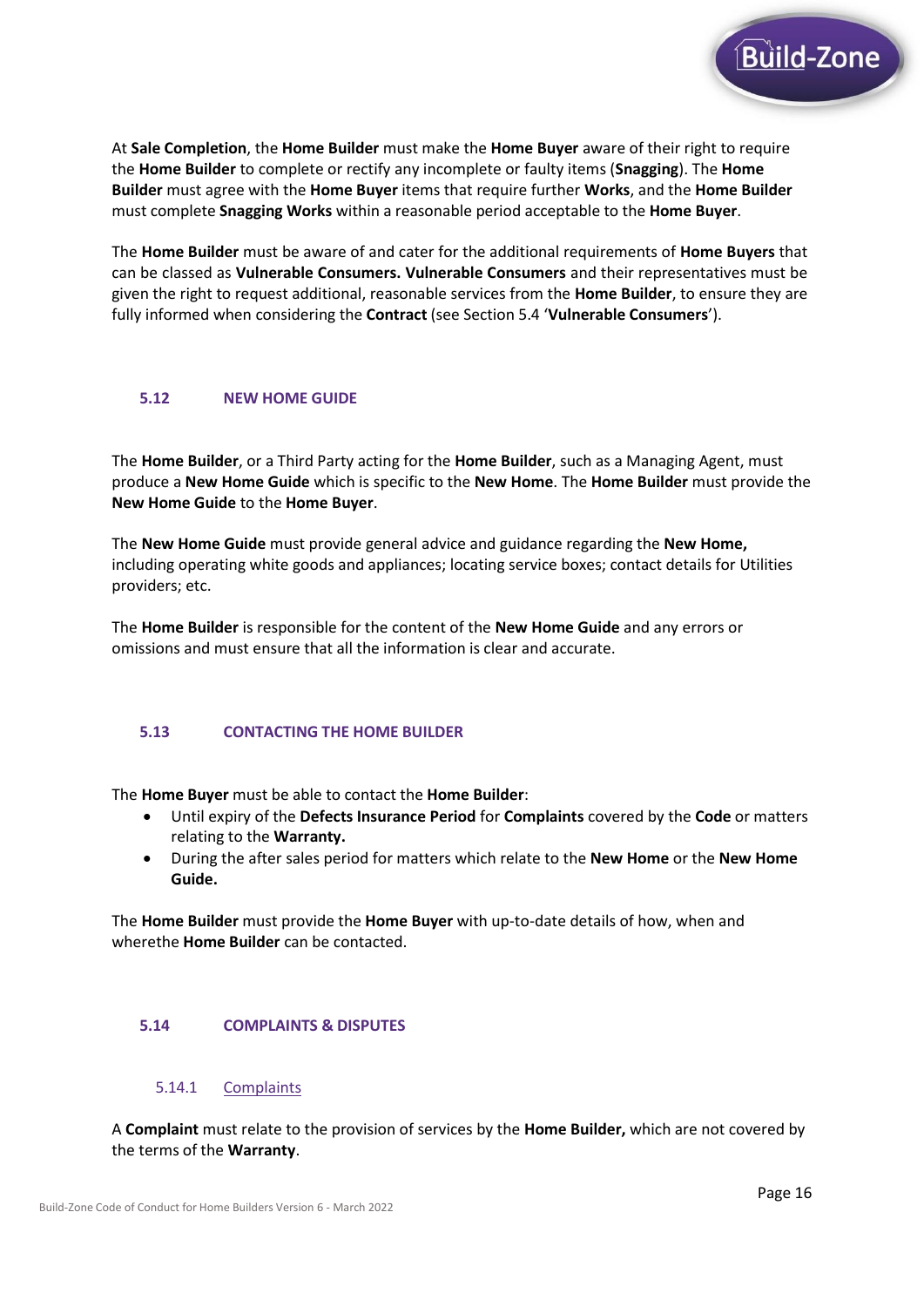

If a **Complaint** relates to matters covered by the **Warranty**, the **Home Buyer** should refer to the **New Home Warranty** Policy Wording and follow the appropriate Complaints Procedure.

**Home Builders** must have a procedure in place in order to effectively deal with **Complaints**:

- The **Home Builder** must provide clear information on how the **Home Buyer** can make **Complaints**, who to and in what format, such as verbally over the phone, by email, in writing or in person.
- When a **Complaint** has been made, the **Home Builder** must promptly acknowledge the **Complaint** and confirm to the **Home Buyer** how their **Complaint** will be responded to.
- A suitable timetable must be provided to the **Home Buyer**, during which time the **Complaint** can be investigated before a response is made.
- The **Home Builder** must provide clear, accurate and reasonable responses to the **Home Buyer.**
- The **Home Builder** must provide clear information on how the **Home Buyer** can access **Mediation** and the **Alternative Dispute Resolution Service**.

If the **Home Buyer** disagrees with the **Home Builder** following a **Complaint**, the **Code** will treat any further correspondence between both parties as a **Dispute.**

## 5.14.2 Disputes

The **Home Builder** must have a system in place to effectively record and deal with **Disputes** arising from **Complaints**:

- The **Home Builder** must provide the **Home Buyer** with clear information on how the **Home Buyer** can escalate a **Dispute.**
- If a **Dispute** cannot be settled between both parties, the **Home Buyer** is entitled to raise the **Dispute** with **Build-Zone.**

The **Home Buyer** can choose to escalate a **Complaint** or **Dispute** to **Mediation** and / or the **Alternative Dispute Resolution Service**. However, **Mediation** cannot be undertaken following a decision made under the terms of the **Alternative Dispute Resolution Service** unless the subject matter of the **Complaint** or **Dispute** is separate from the matter considered by the **Alternative Dispute Resolution Service** facilitator and the **Home Builder** has had the opportunity to respond to the **Complaint** or **Dispute**.

### **5.15 PROFESSIONAL ADVISORS**

If the **Home Buyer** appoints a **Professional Advisor**, the **Home Builder** must treat the **Professional Advisor** as if they were the **Home Buyer.** The **Professional Advisor** shall be subject to the same rights under the **Code** as the **Home Buyer**, subject to those rights only being used for and on behalf of the **Home Buyer.**

The **Home Buyer** has the right to deal with the **Home Builder** solely using a **Professional Advisor** and the **Home Builder** must contact the appointed party only, unlesspermission is provided to the contrary.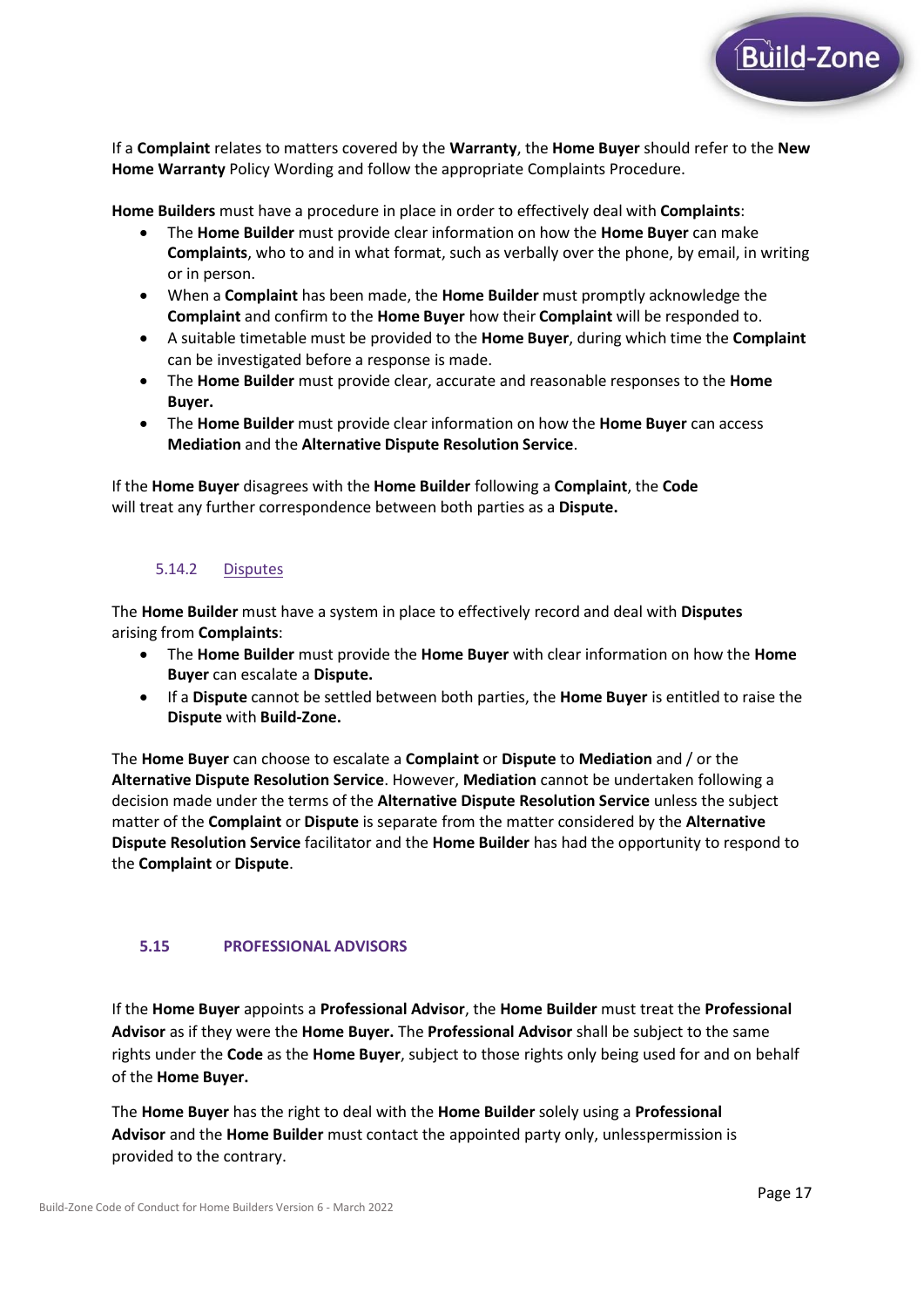

#### **5.16 BUILD-ZONE MEDIATION**

A **Complaint** or **Dispute** can be brought to **Mediation** if a **Home Buyer** is not satisfiedwith the **Home Builder**, in the following circumstances:

- a **Home Builder** has been notified of a **Complain**t which has not been acknowledged within a 30-day period; or
- a **Home Builder** has acknowledged a **Complaint** but has not provided a resolution, response,or decision to the **Home Buyer** within a 30-day period from the date of acknowledgement; or
- where a **Home Builder** has responded to the effect that appropriate investigations need to be undertaken relevant to resolving the **Complaint**, the **Home Builder** must provide a reasonable date by which a resolution, response or decision will be made. In this event, the **Home Buyer** may raise the **Complaint** or **Dispute** to **Mediation** where the **Home Builder** fails to provide a resolution, response, or decision within a 30-day period of the date agreed; or
- within a 6-month period following the provision of a written decision by the **Home**

**Builder**.The **Mediation** service will be free of charge to both parties.

The **Home Buyer** and **Home Builder** will be notified of the outcome of the **Mediation** within a 45-day period following the provision of appropriate evidence, unless otherwise agreed in writing by **Build-Zone** and both parties.

The **Mediation** service will be undertaken by a Chartered Industry Professional (Qualified with designations from CIOB, RICS, ICE, IStructE or other Body as appropriate) on the instructions of **Build-Zone**.

The outcome of **Mediation** is not legally binding on either party.

The outcome of **Mediation** does not affect the rights of the **Home Buyer** to escalate the **Complaint** or **Dispute** to the **Alternative Dispute Resolution Service.**

The outcome of **Mediation** does not affect the statutory rights of the **Home Buyer** to pursue legal action outside the **Code.**

#### **5.17 BUILD-ZONE ALTERNATIVE DISPUTE RESOLUTION SERVICE**

A **Complaint** or **Dispute** can be bought to the **Alternative Dispute Resolution Service** in the event that a **Home Buyer** is not satisfied with the **Home Builder**, in the following circumstances:

• a **Home Builder** has been notified of a **Complain**t which has not been acknowledged within a 30-day period; or

Build-Zone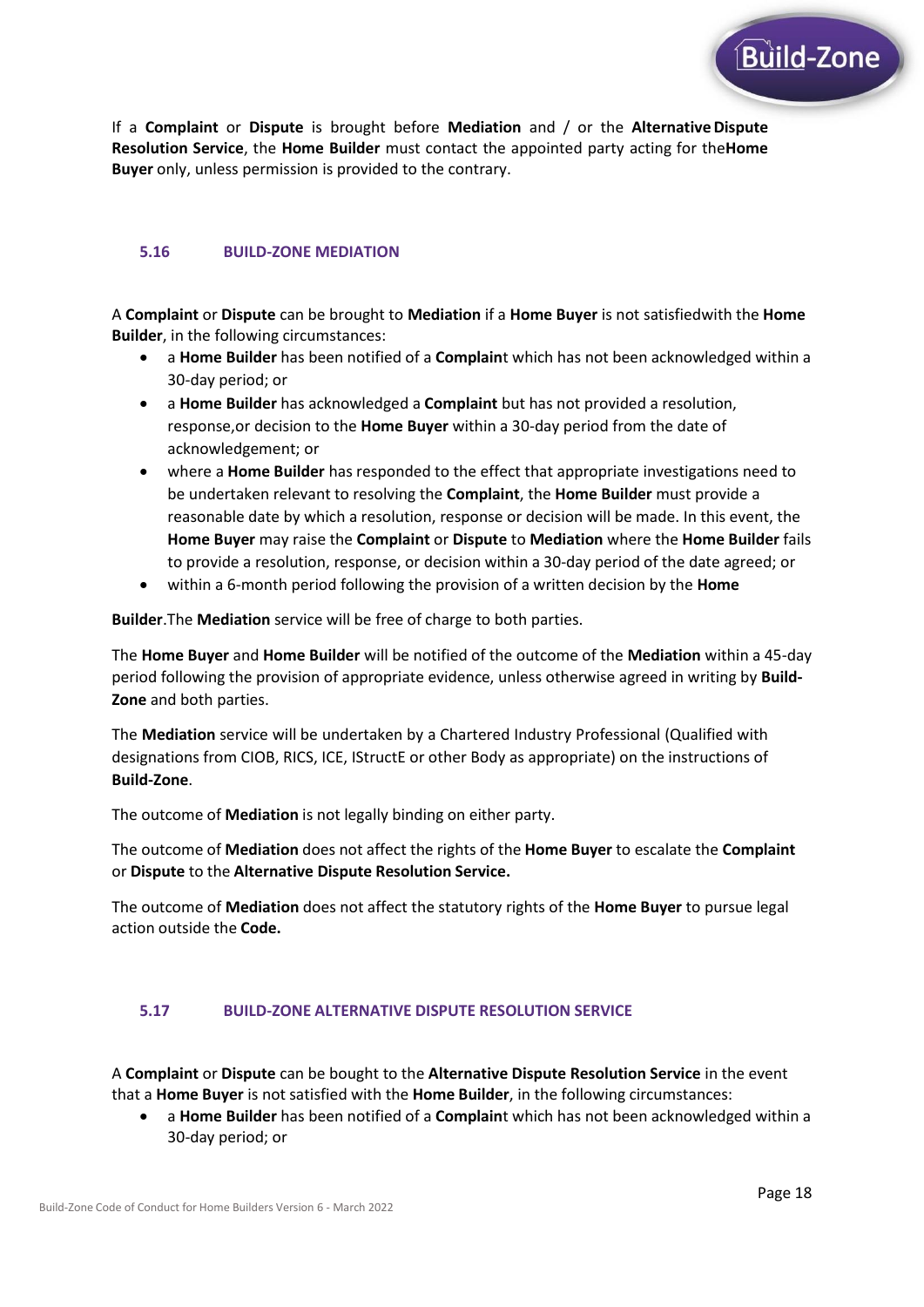- a **Home Builder** has acknowledged a **Complaint** but has not provided a resolution, response,or decision to the **Home Buyer** within a 56-day period from the date of notification; or
- where a **Home Builder** has responded to the effect that appropriate investigations need to be undertaken relevant to resolving the **Complaint**, the **Home Builder** must provide a reasonable date by which a resolution, response or decision will be made. In this event, the **Home Buyer** may raise the **Complaint** or **Dispute** to the **Alternative Dispute Resolution Service** where the **Home Builder** fails to provide a resolution, response, or decision within a30-day period of the date agreed; or
- within 56 days following the provision of a written response by the **Home Builder** to the **Mediation** decision; or
- following completion of **Mediation**.

The terms, conditions, and processes to be followed by the **Alternative Dispute Resolution Service**will be agreed by the Centre for Effective Dispute Resolution (CEDR), which is independent of the **Home Builder** and **Code Sponsor**, prior to the appointment of an Adjudicator.

The following costs, awards and limits apply:

- The case registration Fee for Adjudication for the **Home Buyer** is £100 plus VAT.
- The Fee for Adjudication with early settlement for the **Home Builder** is £250 plus VAT.
- The Fee for Adjudication without early settlement for the **Home Builder** is £500 plus VAT.
- Awards for emotional distress and / or inconvenience are subject to a maximum award of £1,000.
- Awards can include reimbursement of the **Home Buyer's** case registration fee of £100.
- The maximum value of any award will be 25% of the contract price of the **New Home** subject to a maximum of £50,000 (inclusive of VAT) in the aggregate for all awards.
- The **Home Builder** may be ordered to satisfy and comply with a performance award that will be advised by the Adjudicator, e.g., where the **Home Builder** must carry out **Works** to the **New Home**.
- The **Home Builder** may be ordered to satisfy and comply with any combination award, i.e., acombination of reimbursement of financial loss, compensation for emotional distress and inconvenience (subject to the limits above) and carrying out **Works** to the **New Home**.
- The **Home Builder** may be referred to the Disciplinary and Sanctions Panel following the decision of the Adjudicator.
- All awards made by the **Alternative Dispute Resolution Service** are INCLUSIVE OF VAT.

All costs, awards and limits stated relate to matters separately considered by the **Alternative Dispute Resolution Service**. A new **Complaint** raised during the **Alternative Dispute Resolution Service** process which the **Home Builder** has not had the opportunity to respond to will not form part of the **Alternative Dispute Resolution Service**.

Under the terms of their registration with the **Code**, the **Home Builder** is required to honour any award made against them under the **Alternative Dispute Resolution Service**.

The Adjudicator's decision cannot be appealed against. It can only be accepted or rejected by the **Home Buyer**. Should the **Home Buyer** reject the Adjudicator's decision this does not affect their statutory rights to take further legal action outside the **Code** against the **Home Builder**.

Build-Zone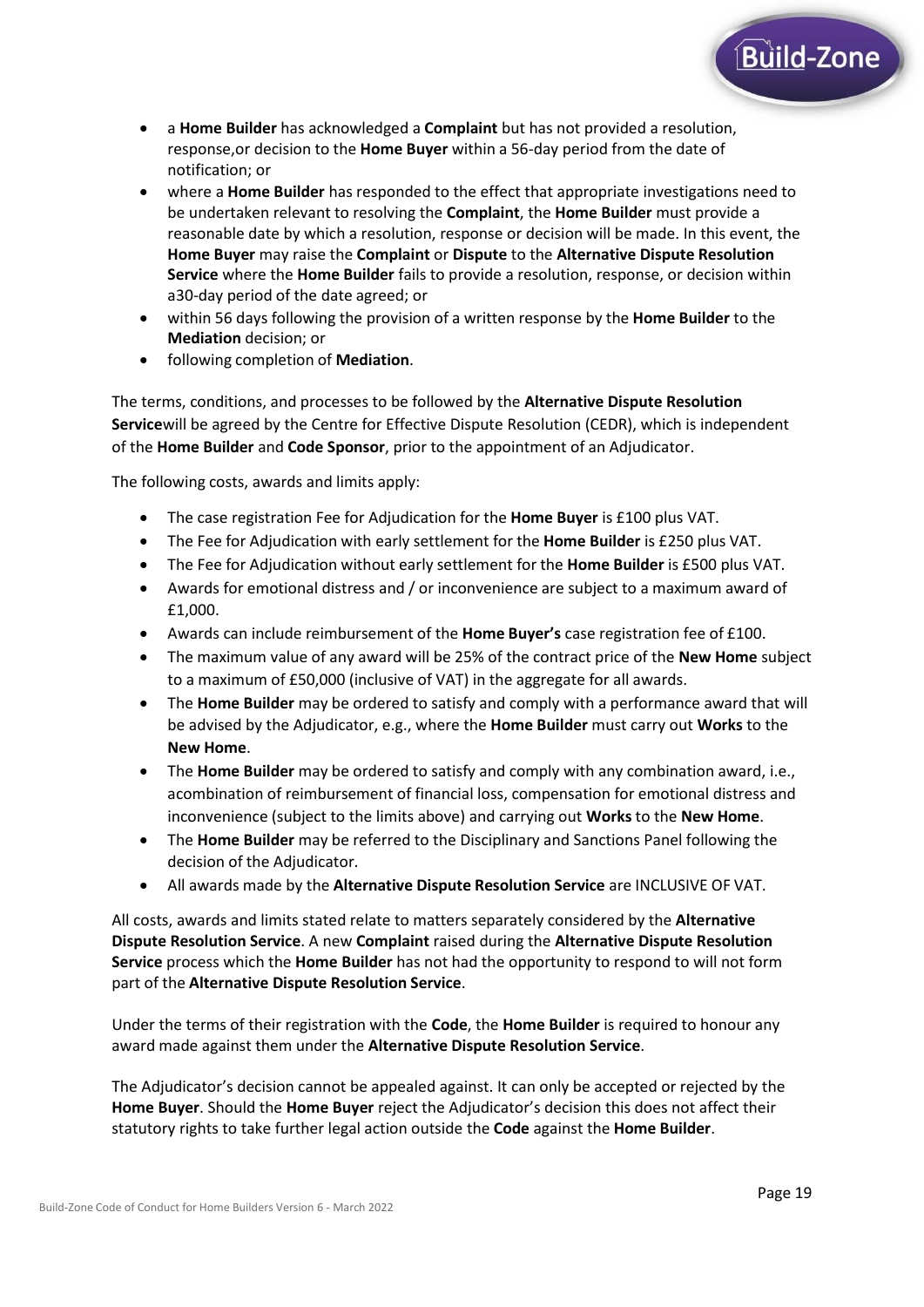

## **5.18 DISCIPLINARY & SANCTIONS**

The **Home Builder** can be referred to the Disciplinary & Sanctions Panel following the outcome of **Complaints, Disputes, Mediation,** and the **Alternative Dispute Resolution Service.**

The Disciplinary & Sanctions Panel comprises 3 professionals who have been appointed by the **Code Sponsor.**

The members of the Panel will comprise a Local Authority Trading Standards Representative, an independent Construction Industry Professional and an independent Insurance Professional. The Panel will be chaired by the Local Authority Trading Standards Representative.

Decisions made by the Panel will be based on a majority opinion.

The Disciplinary & Sanctions Panel will have the power to enforce, through legal means, any failure of the **Home Builder** to comply with the decision of the **Alternative Dispute Resolution Service**.

The Disciplinary & Sanctions Panel will have the power to sanction **Home Builders** for any breach of the terms of the **Code**.

The Disciplinary & Sanctions Panel may impose sanctions on the **Home Builder**, including but not limited to:

- Option 1: Written warnings regarding the specific breach, including a training programme to be undertaken, at the direction of a party to be appointed by the Panel and at cost to the **Home Builder**, to assist the **Home Builder** in rectifying the breach.
- Option 2: A financial penalty or fine, equivalent to reasonable costs which were incurred by the **Home Buyer** and / or **Code Sponsor** because of the breach, awarded to each party for their respective losses.
- Option 3: The **Code Sponsor** being instructed to no longer provide **Code** or **Warranty** services to the **Home Builder** or to any party associated with a Director or Senior Manager of the **Home Builder**, either at present or in the future. The imposition of a ban on the **Home Builder** will either be defined by a period of time or will be indefinite.

Where a **Home Builder** is referred to the Disciplinary & Sanctions Panel on a second occasion, the Panel will only consider Option 2 or 3 above.

Where a **Home Builder** is referred to the Disciplinary & Sanctions Panel in respect of a breach of the **Code** relating to a **Vulnerable Consumer**, the Panel will only consider Option 2 or 3 above.

The Disciplinary & Sanctions Panel may share details of sanctioning with other Code Sponsors and New Home Warranty Providers who operate a similar Code.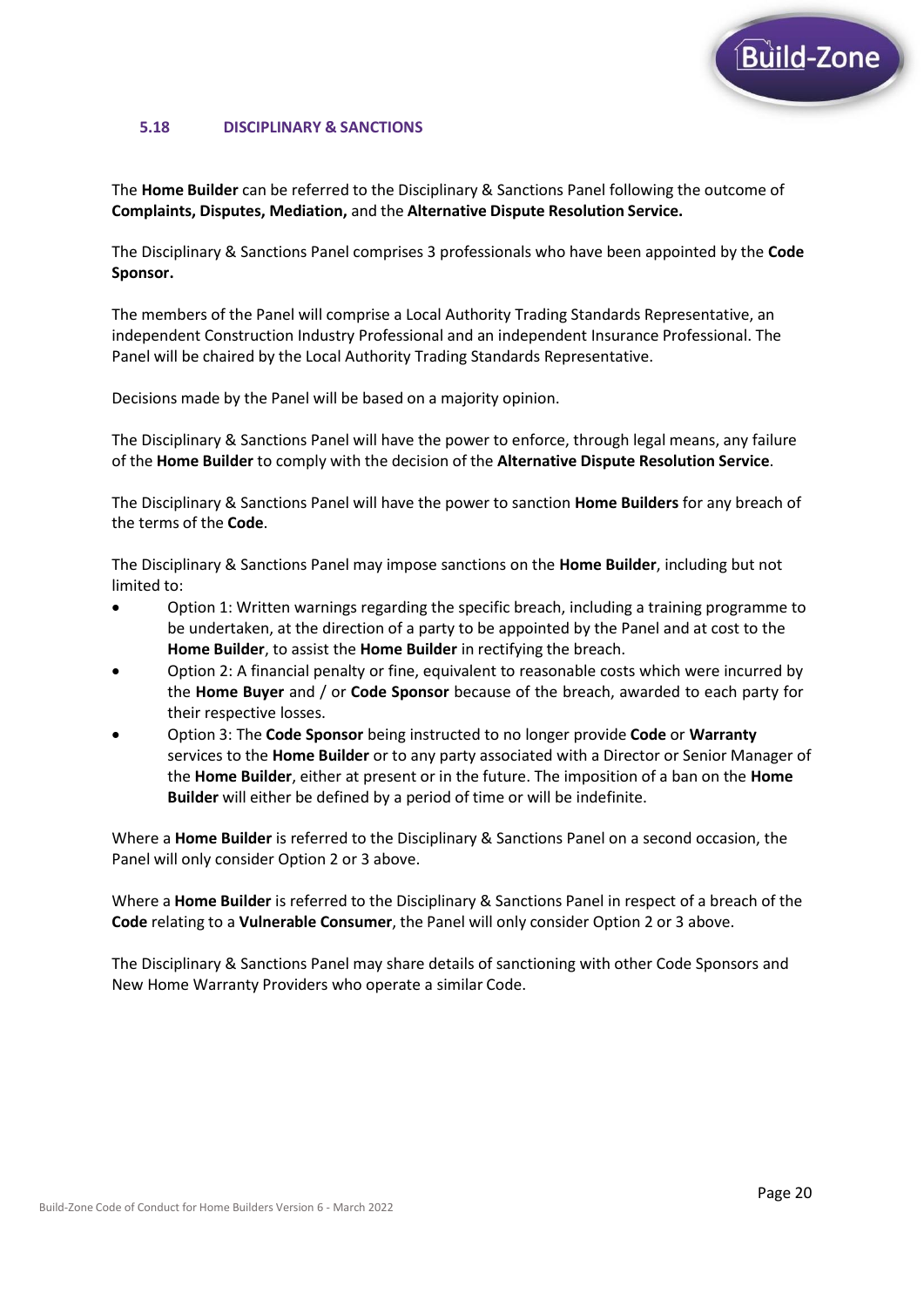

# **6. Useful Information**

The following Third-Party Bodies, Institutions and Associations may be able provide useful information regarding New Homes, purchasing New Homes and the rights of Consumers:

#### **Citizens Advice**

Local Citizens Advice centres and information can be found at: <https://www.citizensadvice.org.uk/about-us/contact-us/> Citizens Advice consumer helpline: **03454 04 05 06**

#### **Trading Standards Institute**

Chartered Trading Standards Institute and itsa Ltd 1 Sylvan Court Sylvan Way Southfields Business Park Basildon Essex SS15 6TH Tel: 03454 040506 Web: [www.tradingstandards.uk](http://www.tradingstandards.uk/) **Please note that consumer questions and complaints should be referred to Citizens Advice.**

#### **Home Builders Federation**

HBF House 27 Broadwall London SE1 9PL Tel: 020 7960 1600 Email: [info@hbf.co.uk](mailto:info@hbf.co.uk) Web: <http://www.hbf.co.uk/contact-us/>

#### **Royal Institution of Chartered Surveyors (RICS)**

12 Great George Street Parliament Square London SW1P 3AD Tel: 024 7686 8555 Email: [contactrics@rics.org](mailto:contactrics@rics.org)sEPWeb: <http://www.rics.org/us/footer/contact-us/uk-enquiries/>

#### **Council for Licensed Conveyancers**

CAN Mezzanine 49-51 East Road London N1 6AH Tel: 0207 250 8465 Email: [clc@clc-uk.org](mailto:clc@clc-uk.org) Web: <http://www.clc-uk.org/Contact-us.aspx>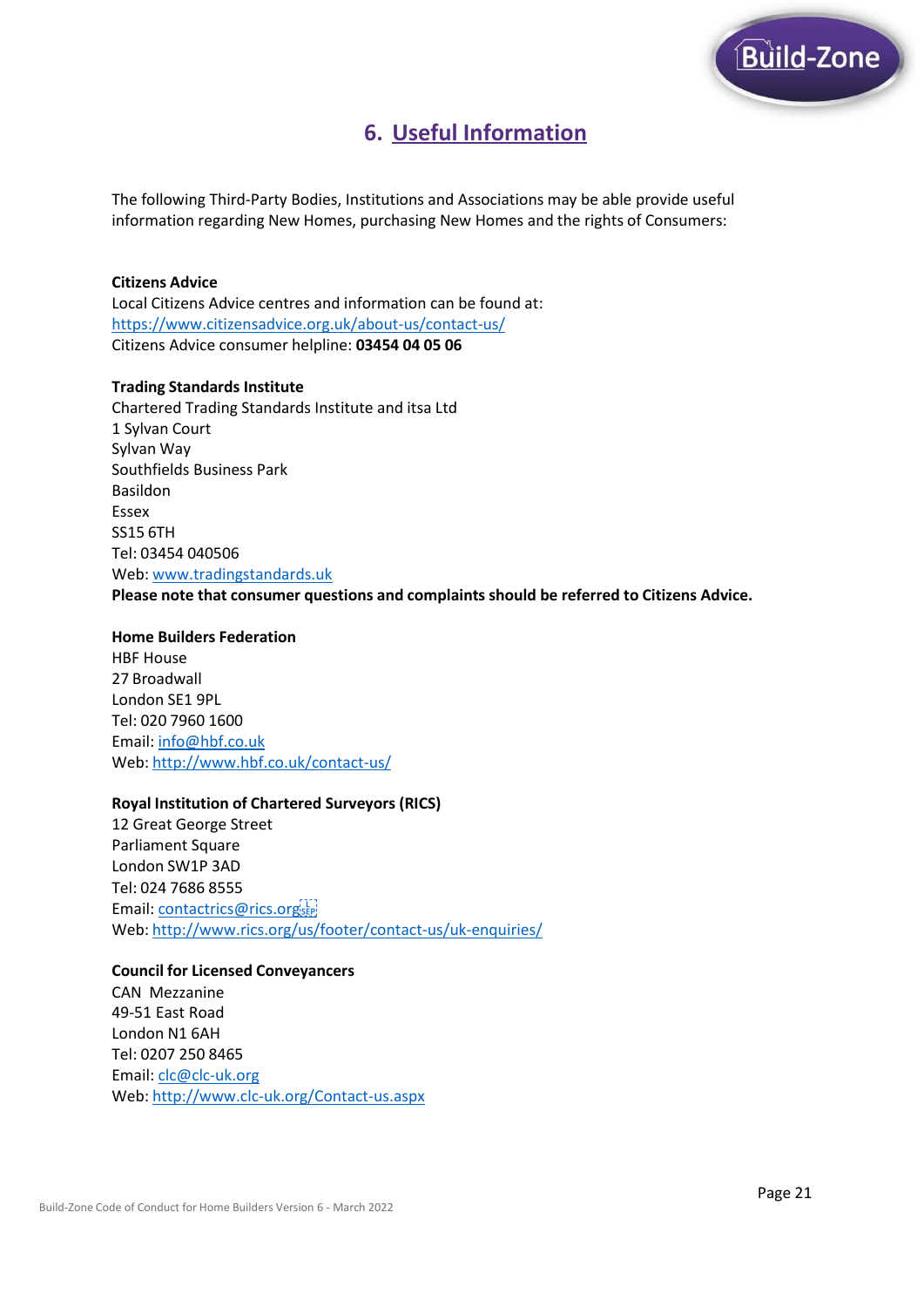

### **Institute of Customer Service**

Bridge House 4 Borough High Street London SE1 9QQ Tel: 0207 260 2620 Web: <https://www.instituteofcustomerservice.com/contact-us>

#### **Planning Portal – Building Regulations**

<http://www.planningportal.gov.uk/buildingregulations/> or contact your Local Authority Building Control Department

### **Disability and Mental Health Issues**

[https://www.gov.uk](https://www.gov.uk/) for access to information and advice on disability and mental health issues [www.ableize.com](http://www.ableize.com/) which is run by disabled people, providing links to local and national support and advice groups.